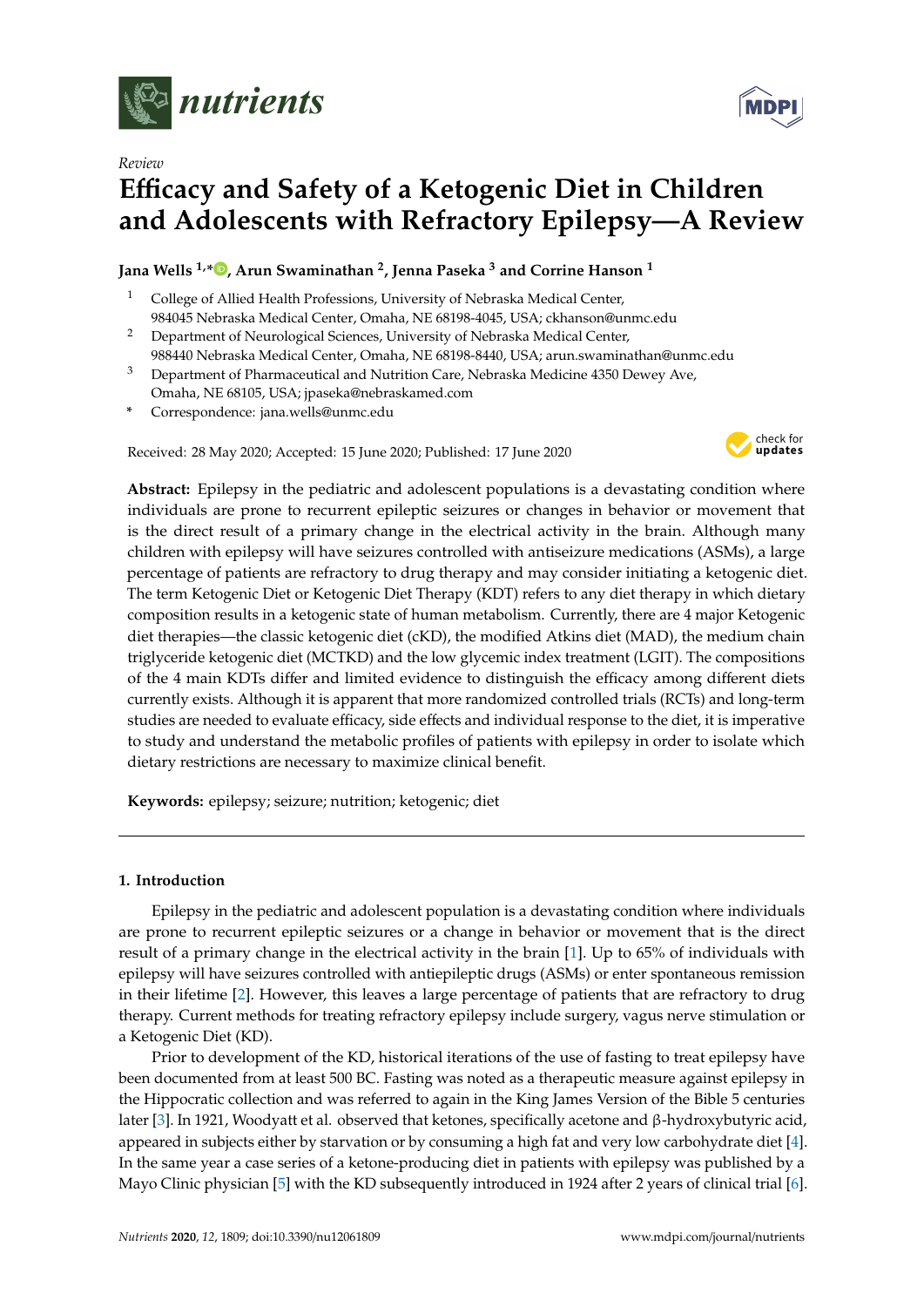The diet was widely used as a treatment for epilepsy in the 1920s and 1930s but its use was significantly decreased with the discovery of new and more effective ASMs [\[3\]](#page-11-2). These ASMs had fewer side effects than those previously available and were much easier to adhere to than a restrictive diet. The KD regained popularity in the 1990s after promising research was published and the Charlie Foundation, a non-profit which provides information about diet therapies for people with epilepsy, was created after a 2 year old child was cured of his epilepsy after being on the therapy [\[7\]](#page-12-0).

#### *Overview of Ketone Body Metabolism*

Ketogenesis or the production of ketone bodies (KBs) primarily occurs in liver from fatty acid β-oxidation-derived acetyl-CoA and transported to the extrahepatic tissues for terminal oxidation [\[8\]](#page-12-1). These KBs are involved in a variety of important metabolic pathways such as fatty acid β-oxidation (FAO), gluconeogenesis, the tricarboxylic acid (TCA) cycle, de novo lipogenesis and sterol biosynthesis  $[9,10]$  $[9,10]$ . This metabolic mechanism provides an alternative source of energy, especially under a fasting state, during which the availability of carbohydrate is limited while the availability of fatty acids increases, therefore serving as the main energy source [\[10,](#page-12-3)[11\]](#page-12-4). Ketone bodies, β-hydroxybutyrate (BHB) in particular, have been traditionally considered an alternative source of energy supply [\[9,](#page-12-2)[12](#page-12-5)[,13\]](#page-12-6) and metabolism in humans provides a significant source of fuel for the brain in a carbohydrate-limited state [\[14\]](#page-12-7). Brain cells are able to produce energy from glucose and ketones and are therefore considered metabolically flexible. [\[15\]](#page-12-8). During periods of very low carbohydrate intake, BHB is the primary energy source for neurons [\[16\]](#page-12-9).

# **2. Materials and Methods**

A literature search was performed using MEDLINE and PUBMED to locate peer-reviewed articles of observational studies, clinical trials or meta-analysis reporting the results of ketogenic diet therapy on refractory epilepsy outcomes in children and adolescents. Articles were reviewed for inclusion based on their relevance to this subject matter. Conference papers or reports and case studies were not included.

#### **3. Results**

#### *3.1. Ketogenic Diets*

The term Ketogenic Diet or Ketogenic Diet Therapy (KDT) refers to any diet therapy in which dietary composition results in a ketogenic state of human metabolism [\[17\]](#page-12-10). The diet generally refers to a high fat, low carbohydrate and moderate protein diet. Following the development of the classic ketogenic diet (cKD), new diets have been proposed in an attempt to increase retention and palatability while mimicking the effects produced by the original diet. Currently, there are 4 major KDTs (Table [1\)](#page-1-0): the cKD, the modified Atkins diet (MAD), the medium chain triglyceride ketogenic diet (MCTKD) and the low glycemic index treatment (LGIT) [\[18\]](#page-12-11).

<span id="page-1-0"></span>

| <b>KDT</b>        | Clinical<br>Implementation | Diet Pattern                                                                     | Percent Total Daily Energy Intake |              |         |
|-------------------|----------------------------|----------------------------------------------------------------------------------|-----------------------------------|--------------|---------|
|                   |                            |                                                                                  | Fat                               | Carbohydrate | Protein |
| KD                | <b>Inpatient Stay</b>      | $KD$ Ratio of $3:1-4:1$                                                          | 90                                | 4            | 6       |
| Traditional MCTKD | <b>Inpatient Stay</b>      | 60% total energy intake from MCT                                                 | $70 - 75$                         | $15 - 18$    | 10      |
| Modified MCTKD    | <b>Inpatient Stay</b>      | 30% total energy intake from<br>MCT, 30% from LCT                                | $70 - 75$                         | $15 - 18$    | 10      |
| <b>MAD</b>        | Outpatient                 | $KD$ ratio of 1:1-2:1                                                            | $60 - 65$                         | $5 - 10$     | 30      |
| LGIT              | Outpatient                 | 40-60 g carbohydrate per day<br>Restricts carbohydrate sources to<br>a GI $< 50$ | 60                                | 10           | 30      |

**Table 1.** Macronutrient Distributions across KDTs.

KDT: Ketogenic Diet or Ketogenic Diet Therapy, cKD: the classic ketogenic diet, MAD: the modified Atkins diet, MCTKD: the medium chain triglyceride ketogenic diet, LGIT: the low glycemic index treatment.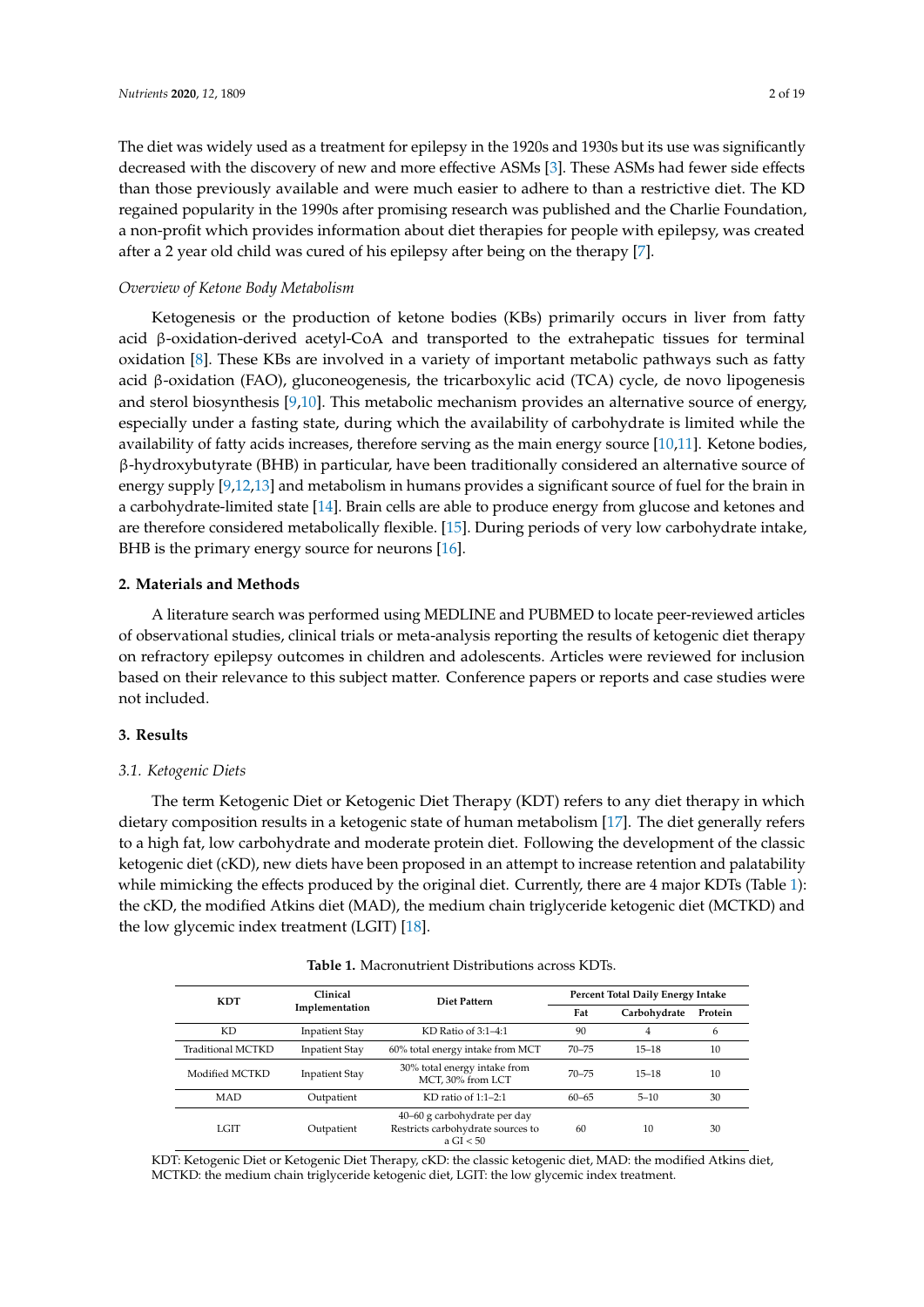#### *3.2. Classic Ketogenic Diet*

The cKD as proposed by Wilder et al. in 1921 is most often based upon consumption of a large amount of long-chain saturated triglycerides (LCTs) and small amounts of medium chain triglycerides (MCTs) in a 3:1 to 4:1 ketogenic diet ratio (KD ratio) of fat to carbohydrate and protein [\[5,](#page-11-4)[19\]](#page-12-12). It is the most restrictive of the described KDTs. Implementation of the KD varies to but was been historically initiated in a hospital after a fast of 2 to 3 days or until ketone bodies are produced by the liver. Present day, initiating the cKD with a fast is considered an antiquated practice and many centers do not require a fast whatsoever. Achievement of a ketotic state is followed by a gradual introduction of the cKD over a 3-day period, working up to a KD ratio of 3:1 to 4:1 or until adequate ketosis is reached, generally a minimum of 80–160 mmol/L BHB. All foods and beverages must be precisely weighed on a gram scale, as is the common practice for many KDT initiations and calorie and protein restrictions may be recommended [\[20,](#page-12-13)[21\]](#page-12-14). Starting the cKD in an inpatient setting not only allows the child to be closely monitored but also allows ample time to train caregivers. Subtypes of the cKD have recently increased in popularity. Subtypes continue to follow similar macronutrient distributions but alters macronutrient sources. The Mediterranean KD was developed to incorporate the health benefits of the Mediterranean diet which has been shown to lower rates of coronary heart disease, hypercholesterolemia, hypertension, diabetes and obesity [\[22\]](#page-12-15). The Mediterranean KD is an unlimited calorie diet focused on the integration of virgin olive oil as the main fat source fish as protein [\[23\]](#page-12-16). Components of this diet would likely greatly increase intakes of polyunsaturated and monounsaturated fatty acids along with dietary antioxidants. Another diet, the carnivore diet, encourages an animal-based meal pattern by eliminating all foods but meats, fish and eggs. The carnivore diet is characterized by high intakes of saturated fatty acids and medium to long chain triglycerides [\[24\]](#page-12-17). While there are limited data currently available on cKD subtypes, these variations may warrant exploration in patients with epilepsy in the future.

#### 3.2.1. Classic KD Efficacy

Initial cohorts and randomized controlled trials (RCTs) validated the ability of the cKD to significantly reduce seizure frequency [\[25](#page-12-18)[,26\]](#page-12-19) while later studies attempted to assess the need for high KD ratios [\[27](#page-12-20)[–30\]](#page-13-0). A prospective cohort of children on a cKD with a 2:1 KD ratio found a greater than 50% seizure reduction was achieved in 52%, 43%, 40%, 33% and 30% of subjects at 3, 6, 12, 24 and greater than 3 years follow up. [\[30\]](#page-13-0). An RCT published in 2011 aimed to assess the efficacy of a higher versus a more liberal KD ratio reported a >50% reduction in seizures at 3 months for 58% of patients in the 4:1 group and 63% in the 2.5:1 group [\[27\]](#page-12-20). Although these data are not significant (*p* = 0.78), the results indicate that a 2.5:1 KD ratio may be as effective as the 4:1 KD. However, these results may not be generalizable as a study with a high number of patients with Lennox-Gastaut syndrome had better seizure control on a 4:1, rather than a 3:1 KD ratio  $(p < 0.05)$  [\[28\]](#page-12-21). Evidence for short-term efficacy has been reported with long-term efficacy appearing promising. In a 2018 review, seizure freedom on a 4:1 KD ratio diet was found to be as high as 55% after 3 months with seizure reduction rates at 85% [\[29\]](#page-12-22). These results are reflected in meta-analyses where at least 50% of children having at least a 50% reduction in seizures at 6 months [\[31,](#page-13-1)[32\]](#page-13-2). In 2011, children from the original 150 patient cohort published in 1998 were contacted 3 to 6 years later to assess efficacy past 2 years [\[33\]](#page-13-3). 65 (43%) of subjects had a greater than 50% seizure reduction, including many who were now off the cKD. Of the children who remained on the diet for more than 3 years, 13 of 15 (85%) had greater than 50% reduction in seizures. Wiljnen et al. reported 35% of KD participants had a seizure reduction of greater than 50% from baseline compared to 18% of the control group at 16 months [\[34\]](#page-13-4). At Johns Hopkins Hospital, the cKD was shown to be effective beyond 6 years in 28 of 600 original patients that started the diet in 1994 [\[35\]](#page-13-5). Children were able to maintain large urinary ketosis and control was stable, with only periodic break-through seizures. Of the 28 children, 24 (86%) were reported to have a greater than 90% seizure reduction. Long-term cKD efficacy is often reported as ability for patients to achieve seizure freedom. Meta-analyses of early studies and case series have found rates of seizure freedom from 15%–20% [\[31,](#page-13-1)[36,](#page-13-6)[37\]](#page-13-7). A retrospective cohort of 276 children started on a cKD found that 65 patients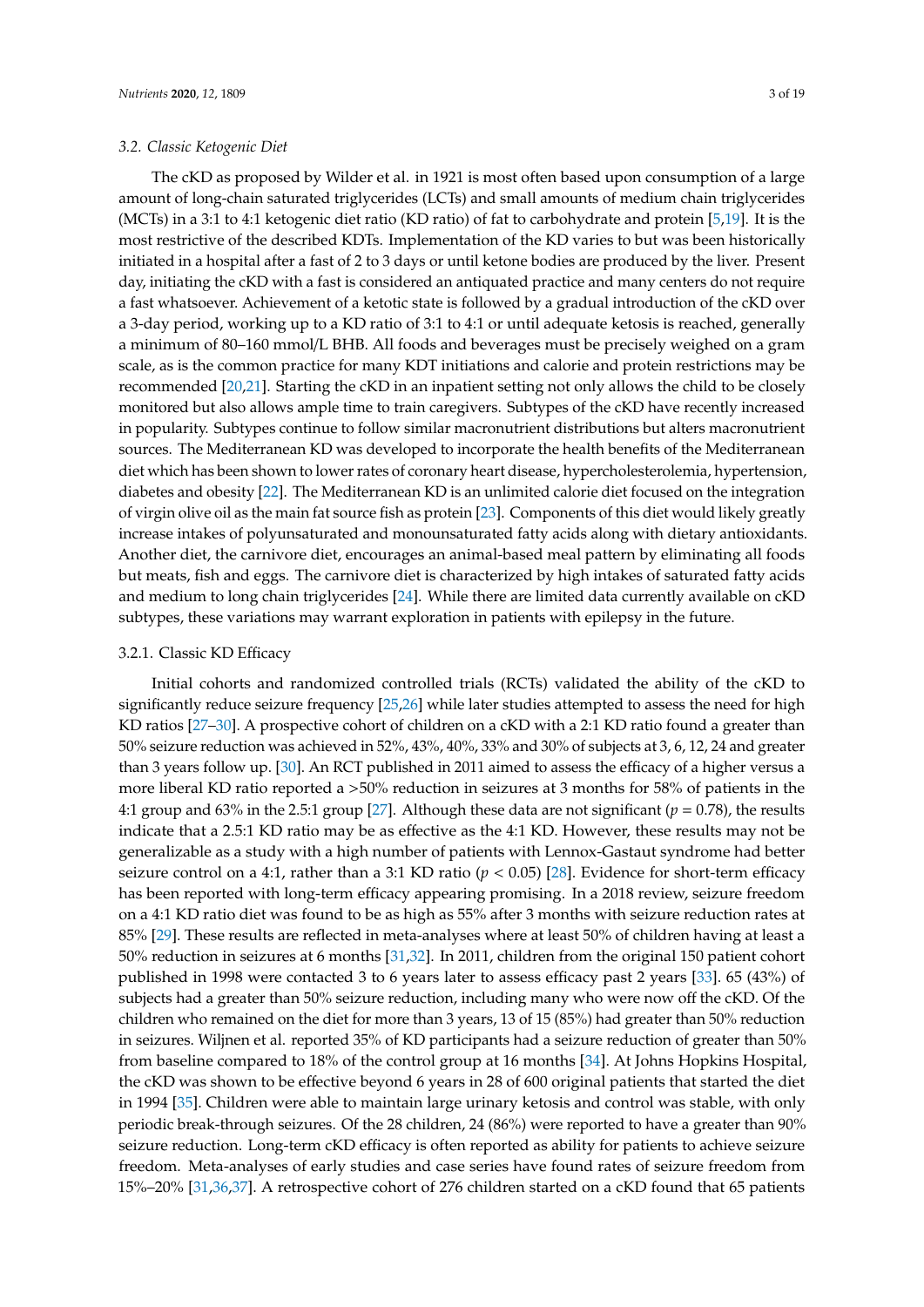(24%) became seizure free for a minimum of 1 month during treatment [\[38\]](#page-13-8). Of the patients that were initially seizure free in the cohort, 82% had seizure recurrence with only a 3% likelihood of remaining completely seizure-free at 18 months. Authors note seizure severity is so great for many children starting the cKD that meaningful improvement is the goal of the therapy, not necessarily seizure freedom. Therefore, the probable occurrence of a breakthrough seizure does not necessarily indicate the start of a decline back to baseline seizure frequency.

#### 3.2.2. Classic KD Efficacy in Infants

In the past, KDTs were not recommended for infants because infancy is a critical period for neurodevelopment and due to the perceived risk of inadequate nutrition [\[39\]](#page-13-9). Compared with adults, neonates and infants have the advantage of having a metabolism associated with the use of ketone bodies [\[40–](#page-13-10)[42\]](#page-13-11). The efficacy of dietary treatment in infants is likely due to the higher amounts of enzymes that metabolize ketones and the production of monocarboxylic acid transporters, leading to more ketone bodies that can cross the blood-brain barrier (BBB) [\[40,](#page-13-10)[43\]](#page-13-12).

Nordli et al. published one of the first reports showing that KD could be safe and effective in a small group of infants [\[44\]](#page-13-13). Clinical practice shows the cKD with a 3:1 ratio is routinely used in infants in order to meet protein requirements with several studies prescribing a KD ratio of 2.5–4.1 [\[45\]](#page-13-14). However, the consensus statement published in 2016 recommends all young infants should be started on a 1:1 KD ratio then to adjust the ratio based on the level of ketosis and tolerance [\[46\]](#page-13-15). A study by Wirrell et al. in 2018 evaluated the tolerability and efficacy of the cKD in infants less than 12 months of age [\[47\]](#page-13-16). The diet was initiated in the hospital in all but 1 infant with a 2:1 ratio. Infants were not required to fast prior to initiation and were started on full calories to decrease the risk of hypoglycemia. Responder rates at 1, 6 and 12 months were 68%, 82% and 91%, respectively with 20%, 29% and 27% achieving seizure freedom. Infants who were underweight at diet onset showed increases in z scores of infant weight over time. However, those who were overweight at diet onset tended to show a mild increase in the z score short term but those remaining on the diet showed a decrease in the z score over the longer term. Currently, KDTs have been shown to be safe and effective for infants as young as 6 weeks [\[48\]](#page-13-17) with some evidence suggesting that children younger than 2 years of age may be an ideal age population to start the cKD [\[45,](#page-13-14)[49\]](#page-13-18). In fact, Le Pichon et al. studied a cohort of 9 infants between the ages of 1 and 13 months with the KD while maintained on breast milk [\[50\]](#page-13-19). All 9 infants achieved and maintained ketosis effectively.

## *3.3. Medium Chain Triglyceride Diet*

The medium-chain triglyceride MCTKD was introduced by Huttenlocher in 1971 as the first option as an alternative to the cKD [\[51\]](#page-13-20). While cKD, is predominantly composed of LCTs the MCTKD encourages MCTs as large percentage of daily fat intake [\[18\]](#page-12-11). Commercial MCT oils, generally isolated from a 50:50 of coconut or palm oil, yield more ketones per kilocalorie of energy than LCTs and do not require carnitine to breakdown the fat source and are carried directly from the digestive system to the liver for ketone production by the portal vein [\[26\]](#page-12-19). MCTs are also able to be oxidized by the brain after crossing the BBB to provide a direct brain fuel source [\[52\]](#page-13-21). This increased ketogenic potential means less total fat is needed in the MCTKD, allowing for increased carbohydrate and protein intake and likely resulting in more food choices. In the traditional MCTKD, MCTs provide 60% of the diet's energy which can lead to adverse gastrointestinal effects such as vomiting, diarrhea and abdominal pain [\[51\]](#page-13-20). Therefore, a modified MCTKD, using 30% of energy from MCTs and 30% from LCTs, was developed [\[53\]](#page-13-22). This diet is generally implemented in a hospital setting and may require a fast and a calorie restriction, much like the cKD.

## Medium Chain Triglyceride Diet Efficacy

Schwartz et al. initially compared the KD (4:1 KD ratio) with the traditional MCTKD and the modified MCTKD diet in 55 children and 3 adults to assess efficacy [\[54\]](#page-14-0). In the non-randomized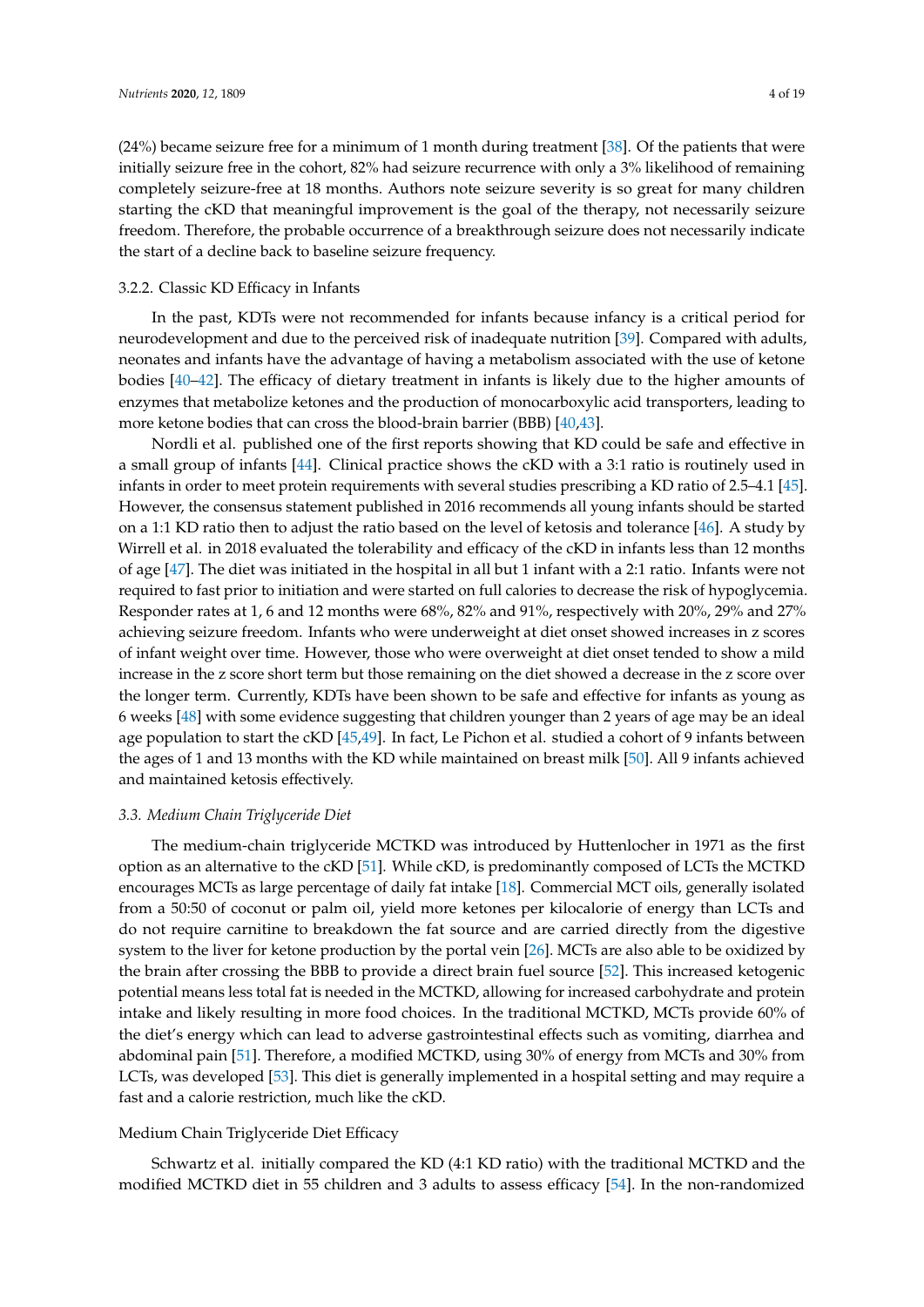study, seizures were effectively controlled equally by all 3 diets in children less than 15 after 3 weeks. Neal et al. [\[55\]](#page-14-1) was able to assess efficacy of these diets at 3, 6 and 12 months, finding no statistically significant differences in reported mean percentage of baseline seizures among the MCTKD and cKD groups (3 months: cKDl 66.5%, MCTKD 68.9%; 6 months: cKD 48.5%, MCTKD 67.6%; 12 months: cKD 40.8%, MCTKD 53.2%; all  $p > 0.05$ ). Serum acetoacetate and BHB levels at 3 and 6 months were significantly higher in children on the cKD ( $p < 0.01$ ). This should be expected as the MCTKD allows more carbohydrates. Correlations between acetoacetate and BHB levels and seizure control were significant for both ketone bodies at 3 months (acetoacetate, *p* < 0.009; βHB, *p* < 0.036) but not at 6 and 12 months. In a more recent study, of 16 Thai children started on the MCTKD, 64.3% reported >50% seizure reduction by month 3 with 27.6% becoming seizure free. [\[56\]](#page-14-2). Although multiple studies report overwhelmingly positive results in reduction of seizure frequency [\[54](#page-14-0)[,55](#page-14-1)[,57](#page-14-3)[,58\]](#page-14-4), even in super refractory status epilepticus [\[59\]](#page-14-5), a systematic review of the effectiveness of a cKD with refractory epilepsy showed limited evidence that the it is more effective in reducing the frequency of seizures compared to the MCTKD [\[58\]](#page-14-4).

#### *3.4. Modified Atkins Diet*

The MAD was created at Johns Hopkins Hospital in 2003 as an attempt to create a more palatable and less restrictive dietary treatment, primarily for children with behavioral difficulties and adolescents that parents and neurologists were reluctant to start on the cKD [\[60\]](#page-14-6). While starting the cKD often requires fasting and an inpatient stay of 1 to 3 days, the MAD is commenced on an outpatient basis with no need for hospitalization [\[61\]](#page-14-7). The MAD is considered less restrictive alternative to the cKD as protein intake is not limited and calories are never restricted. [\[60\]](#page-14-6). Foods and food portions are estimated, therefore eliminating the need to weigh food on a scale. The KD ratio of MAD is 1:1 to 2:1. For every 1 to 2 g of fat there is 1 g of carbohydrate plus protein [\[62\]](#page-14-8). This diet is beneficial for patients who have difficulty tolerating the restrictiveness of the cKD or those with a history of response to cKD but inability to maintain due to restrictiveness. The MAD is also an excellent option for adolescents and adults with a larger appetite, needing quick dietary intervention on out-patient basis and limited time or resources for the cKD [\[60\]](#page-14-6). Upon implementation, carbohydrates are limited to 10 g per day in children. Carbohydrates are increased after 1 month to 15 g, then increased further to 20 to 30 g per day as tolerated, based on seizure activity. In contrast to the LGIT, all carbohydrates irrespective of glycemic index (GI) are allowed [\[21\]](#page-12-14). The diet is "modified" from the colloquially popular Atkins diet as the "induction phase" of the diet, which limits carbohydrates, is maintained throughout diet therapy, intake of fat is encouraged and the goal is for seizure control, not weight.

#### Modified Atkins Diet Efficacy

Several studies have shown the efficacy of the MAD since its development in 2003 with studies reporting at least 30% of study subjects having a > 50% reduction in seizures in the study period. [\[63–](#page-14-9)[66\]](#page-14-10). Unfortunately, even with an increased allowance of carbohydrates, families found the diet very restrictive and had difficulty finding recipes suitable for the children. Additionally, Kossoff et al. [\[63\]](#page-14-9) reported quality of life increased from 43% to 68% in responders but decreased from 49% to 39% in non-responders.

Sharma et al. [\[66\]](#page-14-10) published the first open label, non-blinded RCT on the MAD in 2013. Intake of carbohydrate in the intervention group was restricted to 10 g per day. At 3 months, mean percentage of baseline seizure frequency at 3 months was 59% (95% CI 44–74.5) in the intervention group as compared to 95.5% (95% CI 82–109) in the control group. The proportion of children with a greater than 90% seizure reduction (30% vs  $7.7\%$ ,  $p = 0.005$ ) and a greater than 50% seizure reduction (52% vs. 11.5%,  $p < 0.001$ ) was significantly higher in the diet group.

Kim et al. studied the efficacy of the cKD and MAD in refractory childhood epilepsy. Subjects in the cKD group were prescribed a 4:1 diet with non-fasting initiation protocol while those in the MAD group were restricted to 10 g of carbohydrate per day and permitted to increase by only 5 g per day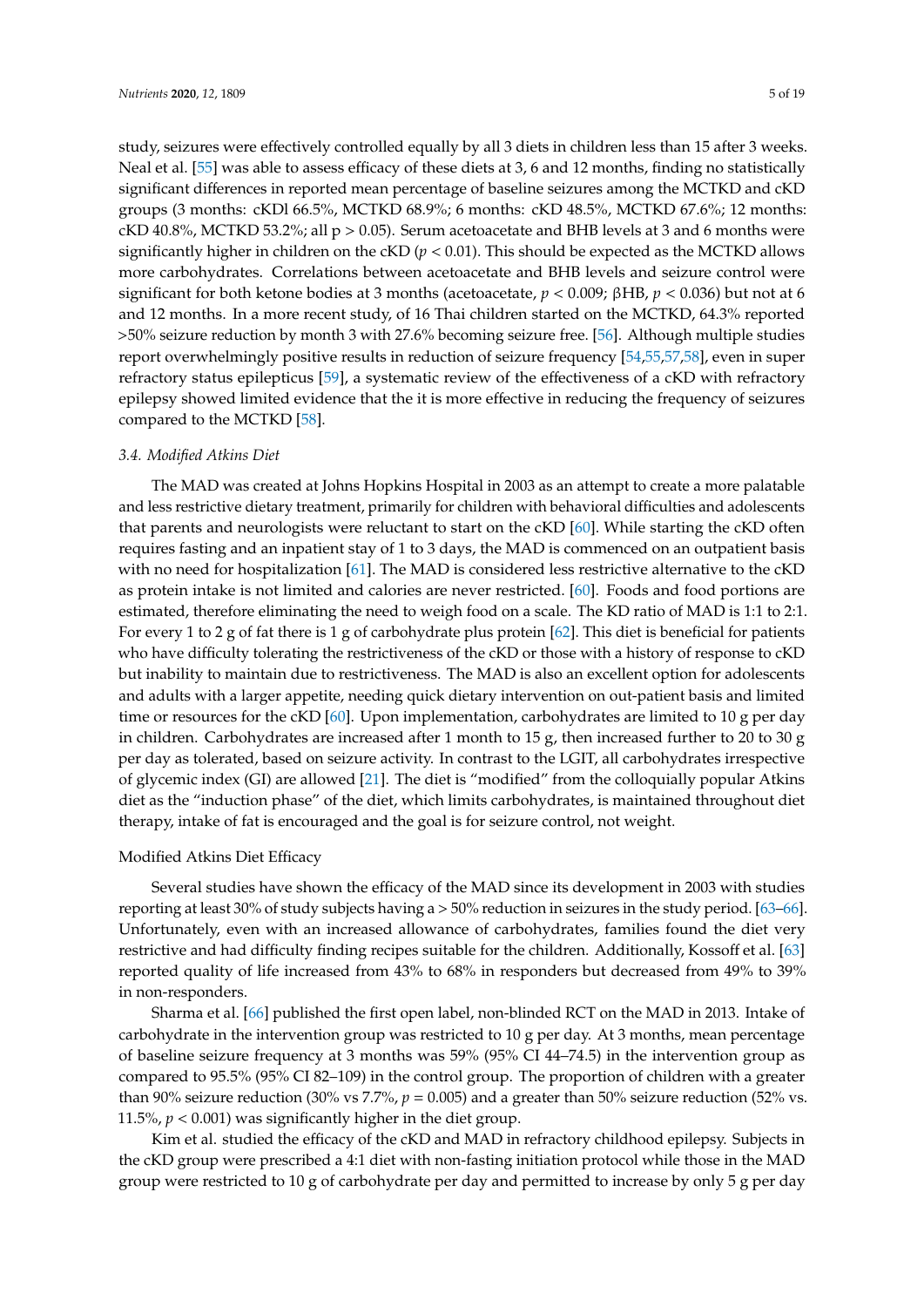up to 10% carbohydrate by weight. However, calories were restricted to 75% recommended daily intake. Authors reported that over-all efficacy of the 2 diets was comparable except for in subjects aged 1 to 2 years-old. At the 3-month assessment, those in the KD group had a baseline seizure frequency of a 38.6% while the MAD group's was 47.9%. After 6 months, baseline percentage was 33.8% in the cKD intervention group and 44.6% in the MAD group. The cKD group had lower baseline seizure percentages compared to the MAD group at 3 and 6 months but the differences were not statistically significant (95% CI: 24.1–50.8; *p* = 0.291 at 3 months, 95% CI: 17.8–46.1, *p* = 0.255 at 6 months). When analyzed by age group, the mean and median baseline seizure frequency in participants less than 2 years were much lower in children on a cKD compared with those on the MAD. 3 months after starting diet therapy, 9 participants following the cKD had seizure freedom while only 3 achieved this on the MAD ( $p = 0.047$ ). With these results, authors posit the KD may not have a definite advantage over the MAD in subjects less than 2 years old. A systematic review and meta-analysis compared short-term and long-term efficacy of MAD vs cKD [\[67\]](#page-14-11). Pooled efficacy rate for greater than or equal to 50% seizure reduction of the cKD at month 3, 6 and 12 was 53% (95% CI: 42–63), 46% (95% CI: 36–56) and 41% (95% CI: 27–55), respectively. Efficacy of the MAD for greater than or equal to 50% seizure reduction was 52% (95% CI: 41–62) at month 3, 45% (95% CI: 34–56) at month 6. Studies comparing the cKD and MAD for greater than or equal to 50% seizure reduction at month 3 and month 6 found no significant difference ( $p = 0.367$ ). This result was echoed when assessing a greater than 90% seizure reduction of the diets with no statistically significant difference ( $p = 0.235$ ).

#### *3.5. Low Glycemic Index Treatment*

The term GI describes the tendency of foods to elevate blood glucose [\[68\]](#page-14-12). GI is calculated from the incremental area under the blood glucose curve after feeding, indexed to ingested glucose which equals 100. Foods with high GI (e.g., most refined carbohydrates) produce substantial increases in blood glucose and insulin levels, whereas foods with a low GI (e.g., meat, dairy, some fruits, some vegetables and some unprocessed whole-grain foods) induce lower postprandial plasma glucose and insulin profiles [\[69\]](#page-14-13). Abrupt changes in blood glucose levels have been previously shown to reduce seizure threshold in mouse models [\[70\]](#page-14-14).

The LGIT was initially introduced as a liberalized version of a KDT and was first found to be successful in Massachusetts General Hospital in 2005 [\[21\]](#page-12-14). The diet is more liberal and allows 40 to 60 g carbohydrate per day but restricts sources of carbohydrates to a GI less than 50 to prevent postprandial increases in blood glucose. Fats and proteins are unrestricted. This diet is preferable in adolescents as KD may have significant compliance issues. Implementation of treatment does not require admission to hospital.

#### Low Glycemic Index Treatment Efficacy

With the relatively recent development of the LGIT, fewer data, specifically on long-term efficacy, are available for review. However, published cohorts consistently report decreased seizure frequency for subjects following the therapy [\[71–](#page-14-15)[73\]](#page-14-16). A retrospective chart review of 131 children initiating the LGIT was published by Muzkewicz et al. in 2009 [\[72\]](#page-14-17). The LGIT was initiated in an outpatient setting with follow up visits every 1 to 3 months. Carbohydrate intake while on the LGIT ranged from 15 to 150 g per day. At 3 months, mean carbohydrate intake was estimated at 53 plus or minus 18 g per day. Seizure reductions of greater than 50% from baseline at 1, 3, 6, 9 and 12 months measured 42%, 50%, 54%, 64% and 66%, respectively at the follow up intervals. Efficacy did not differ significantly with regard to seizure type  $(p > 0.05)$ .

Continued efficacy was reported in a cohort of 42 pediatric patients who were educated by a dietitian regarding the restriction of carbohydrates with high glycemic index ( $GI > 50$ ) and limiting total carbohydrates to 40–60 g per day (roughly 10% of daily calories) [\[71\]](#page-14-15). Mean seizure frequencies at 2, 3 and 8 weeks after treatment were lower than baseline with seizure reduction rates of 56%, 61%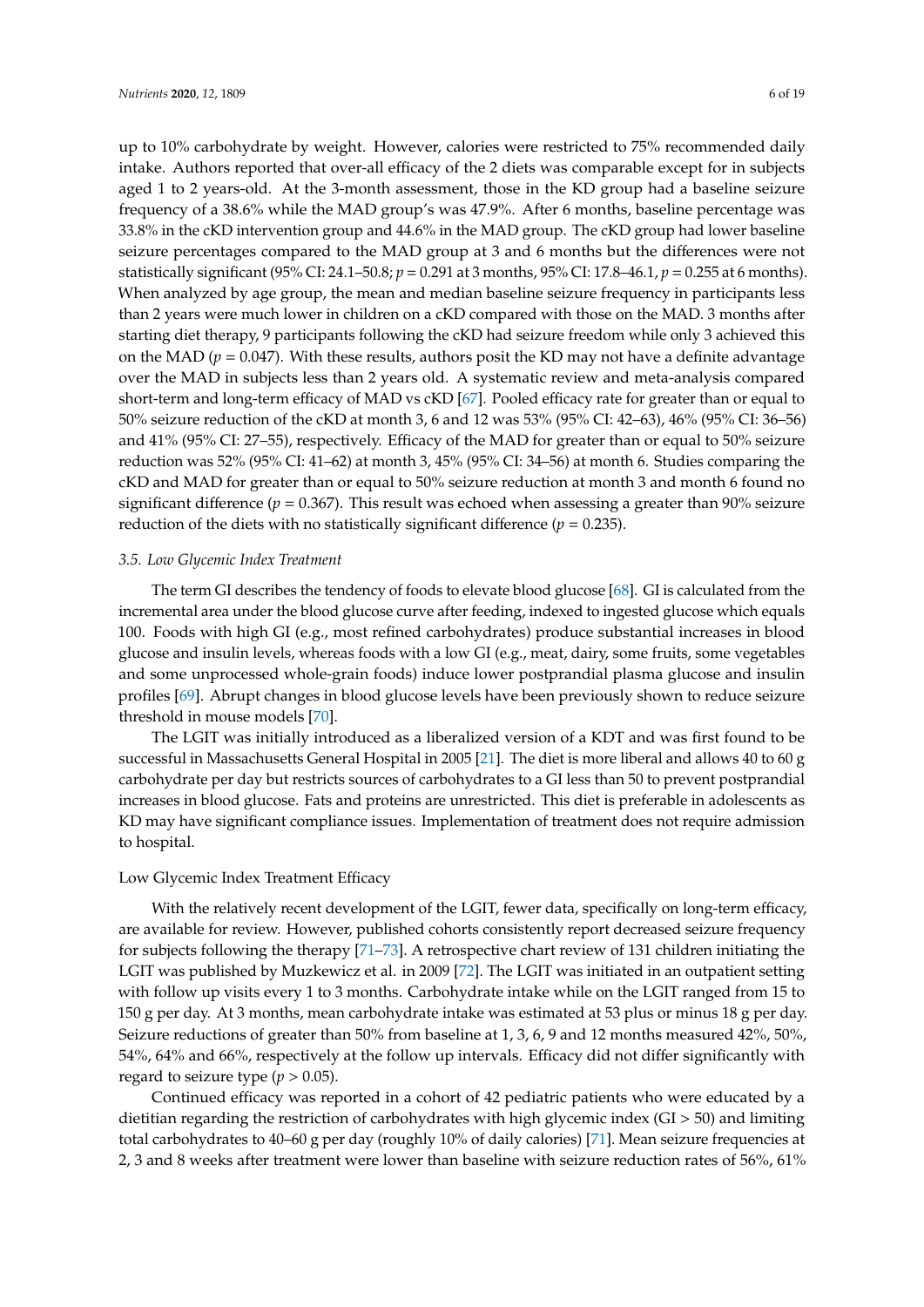and 67%, respectively  $(p < 0.001)$ . Serum glucose was significantly lower after LGIT was introduced (*p* = 0.005) but importantly, was not found to be correlated with seizure control.

The DIET-Trial published in 2018 randomly assigned 167 children to receive the cKD, MAD or LGIT [\[74\]](#page-14-18). After 24 weeks, mean percentage seizure reduction (±SD) was −60.3 (±32.8) in the KD sub-group; −47.9 (±45.9) in MAD sub-group; and −54.7 (±40) in LGIT sub-group. Mean difference in seizure reduction between the cKD and LGIT interventions was -5.66 (95% CI: −17.34, 6.02) indicating the LGIT is not inferior to the MAD and cKD treatments.

Of the multiple studies comparing KDTs, no KDT proved to be superior (Table [2\)](#page-6-0) [\[49,](#page-13-18)[53](#page-13-22)[–55](#page-14-1)[,67](#page-14-11)[,74\]](#page-14-18). In fact, Wibisono et al. published a 10-year retrospective study of 48 children receiving either the cKD, MCTKD or MAD and found that diet duration or KDT did not predict reduction in seizures ( $p = 0.381$ ; *p* = 0.272) [\[75\]](#page-15-0). It is important to note, however, that in many studies children on KDT remain on at least 1 other ASM.

<span id="page-6-0"></span>

| Author               | <b>Study Design</b>                    | Diets Studied                               | Conclusion                                                                                                                                                                             |
|----------------------|----------------------------------------|---------------------------------------------|----------------------------------------------------------------------------------------------------------------------------------------------------------------------------------------|
| Schwartz et al. [53] | Cohort                                 | 1. cKD<br>2. Classic MCT<br>3. Modified MCT | All 3 KDT were shown to be effective in<br>short-term management of children                                                                                                           |
| Neal et al. [55]     | <b>RCT</b>                             | 1. cKD<br>2. MCT                            | cKD and MCTKD protocols are<br>comparable in efficacy and tolerability                                                                                                                 |
| Kim et al. $[49]$    | <b>RCT</b>                             | 1. cKD<br>2. MAD                            | The MAD might be considered the<br>primary choice for the treatment of<br>intractable epilepsy in children but the<br>cKD is more suitable for first-line<br>therapy in patients $<$ 2 |
| Rezaei et al. [67]   | Systematic Review and<br>Meta-Analysis | 1. cKD<br>2. MAD                            | cKD does not differ substantially from<br>MAD in $\geq$ 50% and $\geq$ 90% reduction in<br>seizure frequency at 3 and 6 months                                                         |
| Sondhi et al. [74]   | RCT.                                   | 1. cKD<br>$2$ MAD<br>3. LGIT                | LGIT is not inferior to MAD or<br>cKD KDTs                                                                                                                                             |
| Wibisono et al. [75] | Retrospective Cohort                   | $1.$ $cKD$<br>2. MCTKD<br>3. MAD            | 3 KDTs were comparably effective in<br>seizure control                                                                                                                                 |

**Table 2.** Efficacy Comparisons of KDTs.

KDT: Ketogenic Diet or Ketogenic Diet Therapy, cKD: the classic ketogenic diet, MAD: the modified Atkins diet, MCTKD: the medium chain triglyceride ketogenic diet, LGIT: the low glycemic index treatment.

# *3.6. Adverse E*ff*ects*

Adverse effects of the various KDTs are reported in a large percentage of children and are often cited as a reason for participants dropping out of trials [\[29\]](#page-12-22). In a systematic review of cKD and MCTKD prospective studies, more than 40 categories of adverse effects were identified with gastrointestinal, cardiovascular, renal/genitourinary and skeletal being the most common [\[76\]](#page-15-1). Although side effects have been reported in all 4 KDTs, it appears stricter KDTs, such as the 4:1 cKD, are associated with higher incidences of adverse effects [\[29\]](#page-12-22). The frequency and severity of adverse effects from the different KDTs appear to increase with the restrictiveness of the diet. In fact, a 2018 RCT comparing the cKD with MAD and LGIT found significantly less adverse events in the LGIT intervention  $(p = 0.036)$  [\[74\]](#page-14-18). As previously discussed, the cKD generally requires a 1 to 3 day inpatient hospitalization, fasting upon initiation and a calorie restriction in addition to having the highest KD ratio [\[77\]](#page-15-2).

# 3.6.1. Gastrointestinal

Gastrointestinal side effects are the most frequently reported in children following a KDT. In a systematic review of published prospective studies, the most common individual side effect after consuming a cKD was constipation (175 cases, 13.2%) [\[76\]](#page-15-1). Constipation was also the most common side effect noted in the retrospective review by Lin et al. [\[78\]](#page-15-3) and for both the cKD and MCTKD in the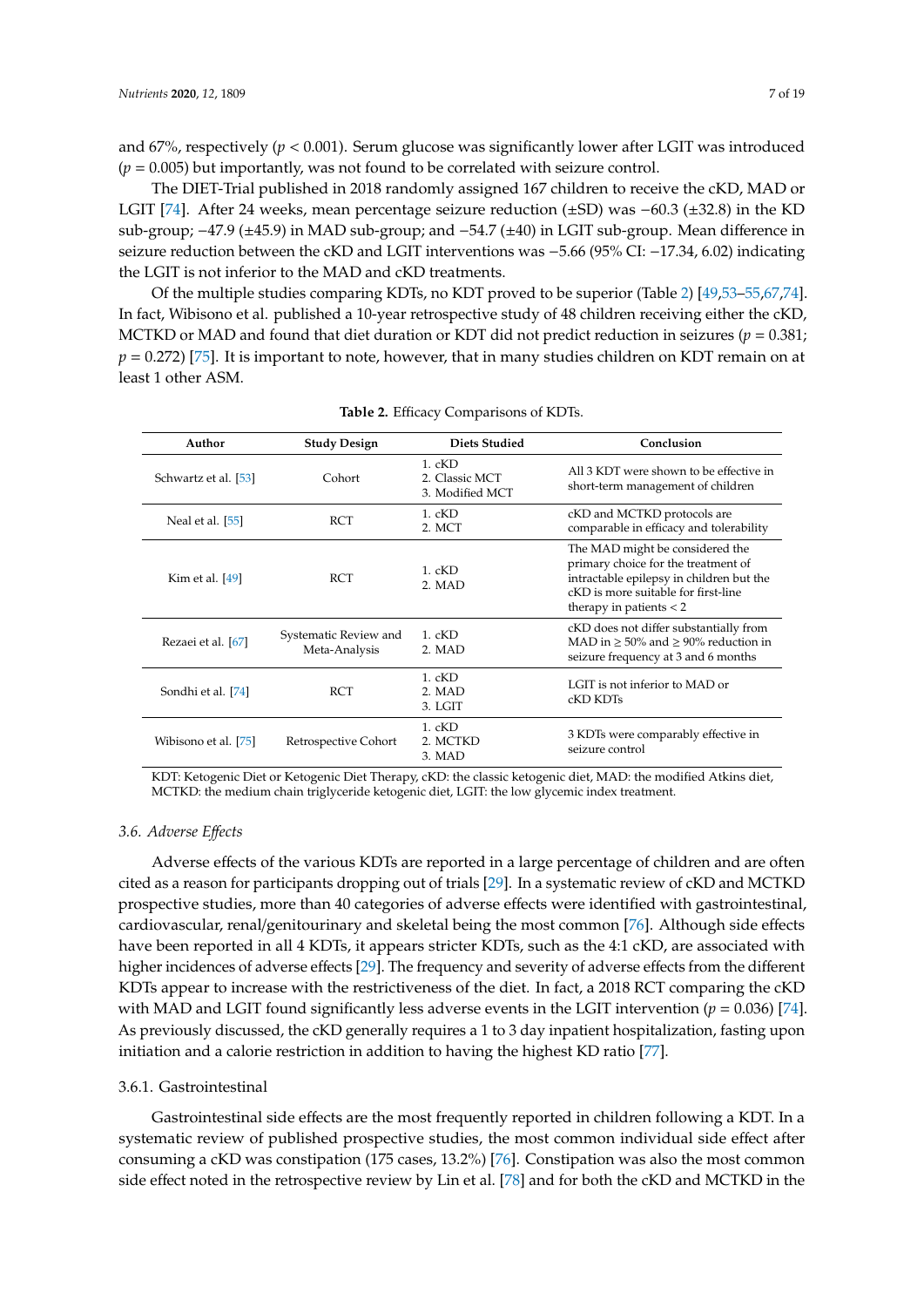RCT by Neal et al. [\[55\]](#page-14-1). However, incidence of constipation was considerably higher at 3 months (cKD: 45%, MCTKD: 33%), 6 months (cKD: 48%, MCTKD: 41%) and 12 months (cKD: 45%, MCTKD: 39%), for those on the cKD. Constipation may be resolved by providing an enema, prescribing polyethylene glycol or by increasing dietary fibers [\[78,](#page-15-3)[79\]](#page-15-4). However, others have found reducing or stopping fiber intake to be more effective in decreasing symptoms of constipation [\[80\]](#page-15-5). Further research into soluble versus insoluble fiber intake for constipation from KDT may be warranted to re.

Following constipation, side effects with the next highest incidence rates were gastrointestinal disturbances (9.6%) and vomiting (9.1%) [\[76\]](#page-15-1). In the RCT by Neal et al. the incidence of vomiting after 3 months for the cKD and MCTKD was similar between groups. [\[55\]](#page-14-1). However, vomiting was the most common side effect in the MCTKD while constipation was noted to be the most common in the KD. In 2016, Chomtho et al. notes nausea was a common adverse effect of the MCTKD in Thai children with intractable epilepsy in 2016 with 25% reporting the symptom [\[56\]](#page-14-2). Some suggest the MCTKD induces more vomiting and diarrhea in patients compared with the cKD [\[81\]](#page-15-6). Yet, the opposite was seen in the retrospective review published by Wibisono et al. where the cKD induced more vomiting [\[75\]](#page-15-0). It is important to distinguish if a study examining the MCTKD is using the classic (60% MCT) or modified (30% MCT) when assessing side effects. Treatment for nausea and vomiting on a KTD generally includes nausea medication, providing intravenous fluids or changing the KD ratio [\[78\]](#page-15-3).

## 3.6.2. Cardiovascular

Cardiovascular side effects, in particular high serum lipid profiles, are often suspected in children who follow a very high fat diet. Blood lipid levels were collected before and after 3 months of KD treatment in a study published in 2019 [\[82\]](#page-15-7). Triglyceride and total cholesterol levels were found to be slightly higher than those before the treatment and high-density lipoprotein (HDL) was slightly lower. However, differences were not statistically significant (*p* > 0.05). In patients following the MAD, Kossoff et al. reported mean triglycerides had a non-significant increase  $(p = 0.28$ , respectively) with a significant increase in cholesterol from 4.0 mmol/l (S.D.  $\pm$  0.9) to 5.3 mmol/L (S.D.  $\pm$  0.41) ( $p = 0.02$ ). Conversely, in 2011, Miranda et al. found no significant increases in free cholesterol, triglycerides or LDL cholesterol after subjects followed an MAD for 12 months [\[64\]](#page-14-19).

In a review by Cai et al., the incidence of dyslipidemia (hyperlipidemia, hypercholesterolemia and hypertriglyceridemia) was lower than that of gastrointestinal symptoms [\[76\]](#page-15-1). Hyperlipidemia had the highest incidence with 63 cases (4.6%) followed by hypercholesterolemia (53 cases, 3.8%) and hypertriglyceridemia (44 cases, 3.2%). 1 long-term study found mean cholesterol of subjects after 6 years on the diet was only slightly high at 201 mg/dL. HDL, low-density lipoprotein (LDL) and triglycerides were all within normal limits at 54 mg/dL, 129 mg/dL and 97 mg/dL, respectively [\[35\]](#page-13-5). It has been suggested that a standard lipid panel may not be sufficient to analyze the effect of KDTs on cardiovascular disease (CVD) [\[83\]](#page-15-8). Subfractions of HDL and LDL vary by particle size and density and have been proposed as a measure to improve assessment of CVD risk [\[84\]](#page-15-9). For example, large LDL particles may be, in fact, cardioprotective while small LDL particles contribute to plaque formation [\[85](#page-15-10)[,86\]](#page-15-11). Further research on changes and concentrations of these subfractions while on KDT are needed to understand. When cardiac function was evaluated using imaging, researchers found no significant differences after 1 year of therapy [\[87\]](#page-15-12). Guzel et al. implemented the following interventions for those developing hyperlipidemia on an olive-oil based KD—modifying the KD to reduce dietary fat by 20%–25% without affecting blood ketone levels, eliminating egg yolk and saturated fat sources and providing atorvastatin (10 mg/day, by mouth) to block endogenous cholesterol biosynthesis [\[79\]](#page-15-4). Few data are available regarding long-term effects of the KDT in regards to cholesterol.

Aside from the concern of raising lipid profiles, the effect of KDT on QT intervals has been researched. A case report by Best et al. found 3 patients (15%) with a prolonged QT interval (QTc) after following the cKD [\[88\]](#page-15-13). Although multiple ASMs are known to contribute to prolonged QTc [\[89\]](#page-15-14), authors in this case study posit a starvation-like state may create metabolic derangement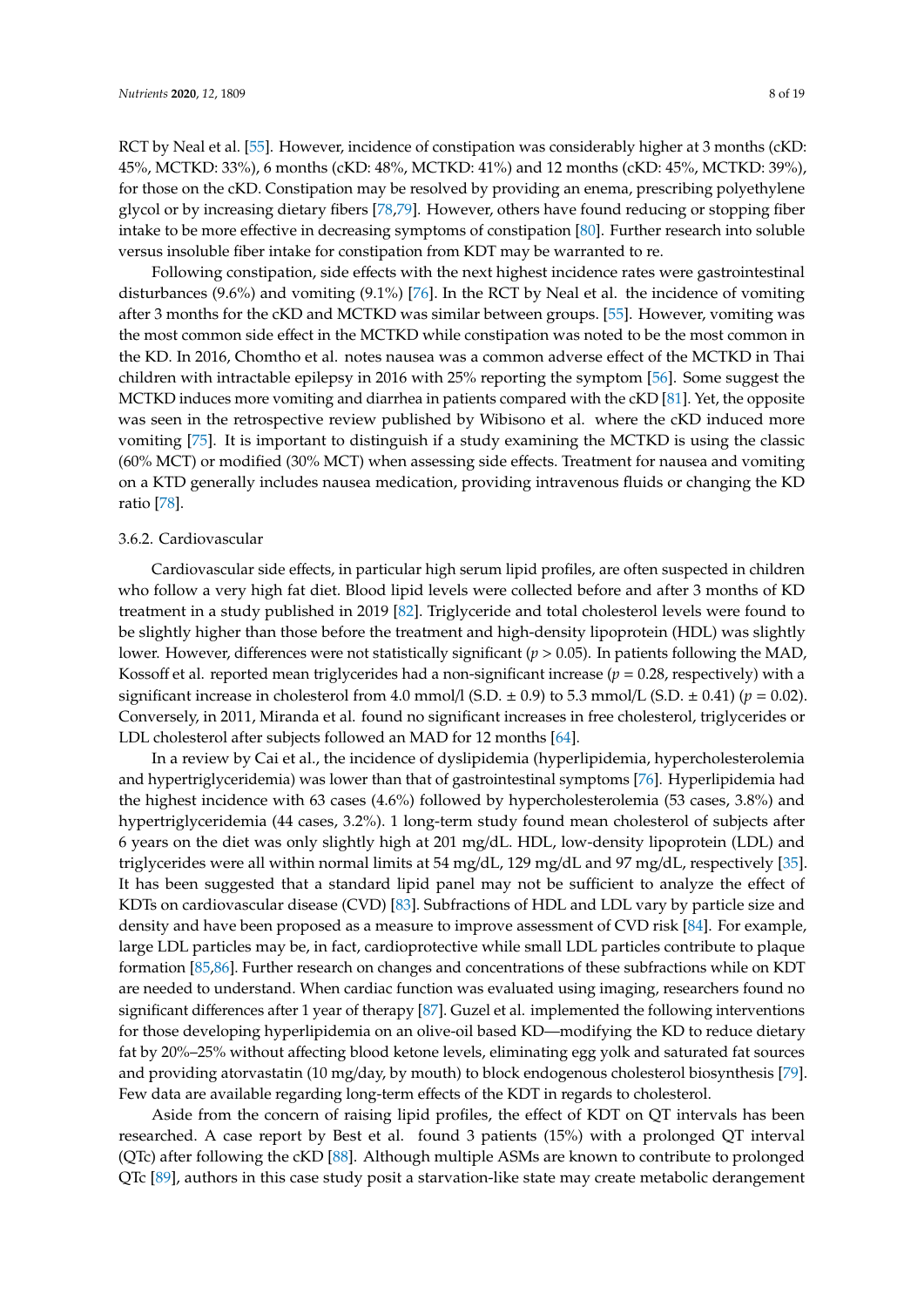conducive to cardiac conduction abnormalities and/or myocardial dysfunction. In fact, a case study of 2 children experiencing QT prolongation who died suddenly at home were found to exhibit selenium deficiency [\[90\]](#page-15-15). Magnesium depletion, likely from the low magnesium content of the KD, can also cause long QTcs and responds to magnesium replacement [\[89\]](#page-15-14). Increased magnesium content is one benefit of more liberal diets, like the MAD, which allow non-starch green vegetables Prospective studies on the controversial topic have been published finding the corrected QT interval did not change significantly over a 12-month period [\[91](#page-15-16)[,92\]](#page-15-17).

#### 3.6.3. Renal/Genitourinary

The cKD has been associated with a 3.1%–6.7% incidence of renal calculi [\[93](#page-15-18)[,94\]](#page-15-19). In Freeman et al.'s prospective cohort, 3 of 150 children were found to have uric acid stones and 3 with calcium oxalate or calcium phosphate stones [\[95\]](#page-15-20). In 2000, a prospective cohort reported 6 of 112 patients initiating the cKD developed kidney stones during the follow-up period of 2 months to 2.5 years [\[96\]](#page-15-21). In the long term follow up of patients on the cKD for greater than 6 years, kidney stones occurred in 7 children, suggesting the incidence of renal calculi may increase with longer term use of the diet [\[35\]](#page-13-5).

It is recommended that patients commencing the cKD are prescribed potassium citrate (2 mmol potassium/kg/day) for the duration of treatment. to prevent renal calculi [\[97,](#page-15-22)[98\]](#page-16-0). Potassium citrate counteracts acidosis and increased bone demineralization by alkalinizing urine and solubilizing free calcium. McNally et al. reported the use of potassium citrate led to a 7-fold reduction in renal calculi in patients following the cKD [\[99\]](#page-16-1). Potassium citrate supplementation is severely constipated and steps may need to be taken to mitigate this unfortunate side effect.

# 3.6.4. Skeletal

Regarding bone health, many early studies did not find any adverse effects of the cKD on bone health [\[100](#page-16-2)[,101\]](#page-16-3). However, these studies were limited by small sample sizes and short-term follow up. In 2008, Bergqvist et al. found whole body and lumbar spine bone mineral content for age declined by 0.6 standard deviations per year [\[102\]](#page-16-4). The next year, the 2009 International Ketogenic Diet Study group consensus-based guidelines recommended incorporating dual energy X-ray absorptiometry (DEXA) scans periodically for assessment of bone health [\[103\]](#page-16-5). Simm et al. aimed to assess the effect of a cKD on bone health outcomes and found a trend towards reduction in lumbar spine bone mineral density with an average decrease of 0.16 standard deviations (relative to age-matched referent children) for every year a subject remained on the diet. [\[104\]](#page-16-6). These results reflect those by Bergqvist in 2008.

On the other hand, in a cohort of patients with GLUT1 deficiency, no adverse effects in bone composition and mineral content were detected after 5 years in ketosis with vitamin supplementation. Again in 2019, Svedlund et al. found no negative effect on bone mass in children following the MAD. Although there are also reports of no adverse effects in bone composition or mineral content in other studies [\[105](#page-16-7)[,106\]](#page-16-8), future human studies evaluating KDTs on bone health as well as potential interventions to prevent the decline in bone mineral density are needed.

#### 3.6.5. Growth

Etiology of poor growth in children on KDTs include inadequate energy and protein intake, the underlying condition and treatments and acidosis or ketosis [\[107\]](#page-16-9). Systematic reviews have found inconsistent results on the KD's effect on growth with some showing a positive impact while others show a negative impact [\[76\]](#page-15-1).

Williams et al. conducted a retrospective cohort of 21 children following a cKD and reported 86% of the children's height percentiles fell from their initial visit (*p* = 0.001) with statistical analysis supporting the hypothesis that growth for children on the diet is different from normal growth [\[106\]](#page-16-8). Another cohort of 237 children on a cKD were reported to have a slight decrease in height Z-scores during the first 6 months on a cKD with more substantial changes at 2 years [\[97\]](#page-15-22). However, in both of these studies, the cKD was characterized by a 75% to 85% calorie restriction to achieve ketosis [\[18\]](#page-12-11).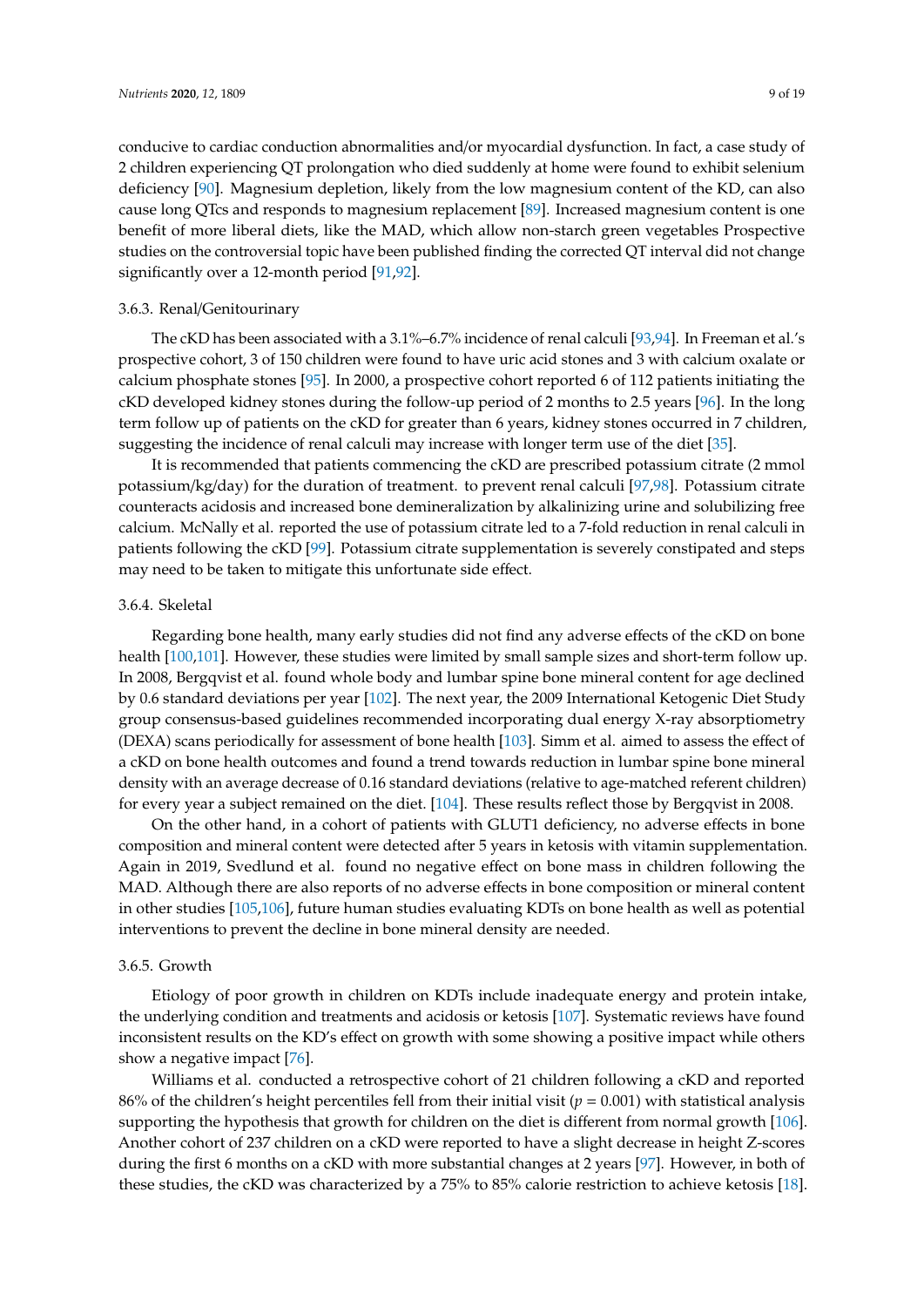In 2005, Peterson et al. reported height Z-score significantly decreased between 6 and 12 months on cKD with marked ketosis but not in subjects with moderate ketosis [\[98\]](#page-16-0). Spulber et al. also reported a negative correlation between growth rate and BHB concentrations (Pearson *r* = −0.48; *p* < 0.05) [\[108\]](#page-16-10). Again, the target of the total daily caloric intake was based on approximately 75% of the recommended daily allowances for the child's desirable weight for height.

Other studies, specifically those that do not require a calorie restriction and provide vitamin and mineral supplementation, do not report such significant impacts on growth [\[63,](#page-14-9)[107\]](#page-16-9). A prospective cohort of 151 children with refractory epilepsy were followed to evaluate growth as well as nutritional status on the cKD [\[109\]](#page-16-11). Participants in this cohort were not calorie restricted, received 90% of energy from fat and 10% of energy from protein plus carbohydrate and a sugar-free multivitamin, calcium and potassium citrate as oral supplementation. Patients were monitored weekly during the first month and every 3 months following. 45 patients remained on the cKD for 24 months. During this time, only 3 patients were found to have linear growth decreased by more than 1 standard deviation.

#### *3.7. Ketogenic Diet Mechanism*

To date, the exact etiology of epilepsy remains unknown, as does the mechanism of the KD. the KD imitates the biochemical effects of fasting and induces a shift away from glycolic energy production toward energy generation through oxidative phosphorylation leading to fatty acid β-oxidation and ketone production [\[19\]](#page-12-12). BHB is the predominate ketone measured in the plasma or urine and has been used as a clinical measure of KD implementation. Although significant elevations of BHB are seen during KDT, there are currently no significant correlations between levels and seizure activity [\[110\]](#page-16-12). Epilepsy is characterized by abnormal brain activity thought to be due to factors to include genetics, developmental disorders or neurologic damage such as a traumatic brain injury, hypoxia or fevers [\[111\]](#page-16-13). These factors, in turn, may lead to hyperexcitability and seizure activity by negatively impacting neurotransmitters, ion channels, neuroinflammation, oxidative stress or the microbiome. Many hypothesize the KD mechanism of action includes halting or reversing one or more of these negative outcomes.

Ketosis may protect against seizures by altering ion and neuronal activity [\[112](#page-16-14)[,113\]](#page-16-15). Glutamate and  $\gamma$ -aminobutyric acid (GABA) are chief excitatory and inhibitory neurotransmitters, respectively [\[114\]](#page-16-16) One mechanism through which ketone bodies may lead to seizure reduction could be through more efficient glutamate recycling [\[115,](#page-16-17)[116\]](#page-16-18). Metabolism of acetyl-CoA produced from a high-fat diet requires the use of oxaloacetate in the TCA which correlates with increased availability of  $\alpha$ -ketoglutarate, low aspartate levels and high glutamate levels. This may increase GABA synthesis, limit reactive oxygen species (ROS) generation and boost energy production. Elevated GABA levels have also been shown to stimulate chloride channel receptors which causes an increase of negatively charged ions and induces hyperpolarization thereby inhibiting activities required for neuronal excitation. Seizure presence may also be affected by other neurotransmitters, including norepinephrine but current research remains inconclusive [\[117](#page-16-19)[–119\]](#page-17-0).

Another hypothesized mechanism of action includes mitochondrial function and the production of reactive oxygen species (ROS). Animal models have shown mice and rats being fed a KD had higher levels of uncoupling proteins in the hippocampus, more mitochondria and fewer ROS [\[120](#page-17-1)[,121\]](#page-17-2). Although the KD's impact on mitochondrial function remains unknown, ROS production has been shown to decrease with the presence of ketone bodies [\[122\]](#page-17-3). Glutathione, an intercellular antioxidant able to prevent damage caused by ROS, also appears to increase when BHB or acetoacetate are present [\[123\]](#page-17-4). Increased glutathione and reduced ROS can protect neurons and inhibit cell death [\[124\]](#page-17-5).

Brain damage leads to a response of pro-inflammatory molecules such as cytokines and chemokines which can lead to epilepsy onset or potentiate recurrent seizure development through altered neural connectivity, a hyper-excitable neuronal network and extra-hippocampal neuronal cell death and gliosis [\[125](#page-17-6)[–127\]](#page-17-7). Furthermore, the increase in neuroinflammation can result in the breakdown of the BBB [\[128\]](#page-17-8). Multiple hypothesis regarding the effect of ketosis on inflammation have been researched in recent years. Youm et al. [\[129\]](#page-17-9) has shown BHB but not acetoacetate, butyrate or acetate, is able to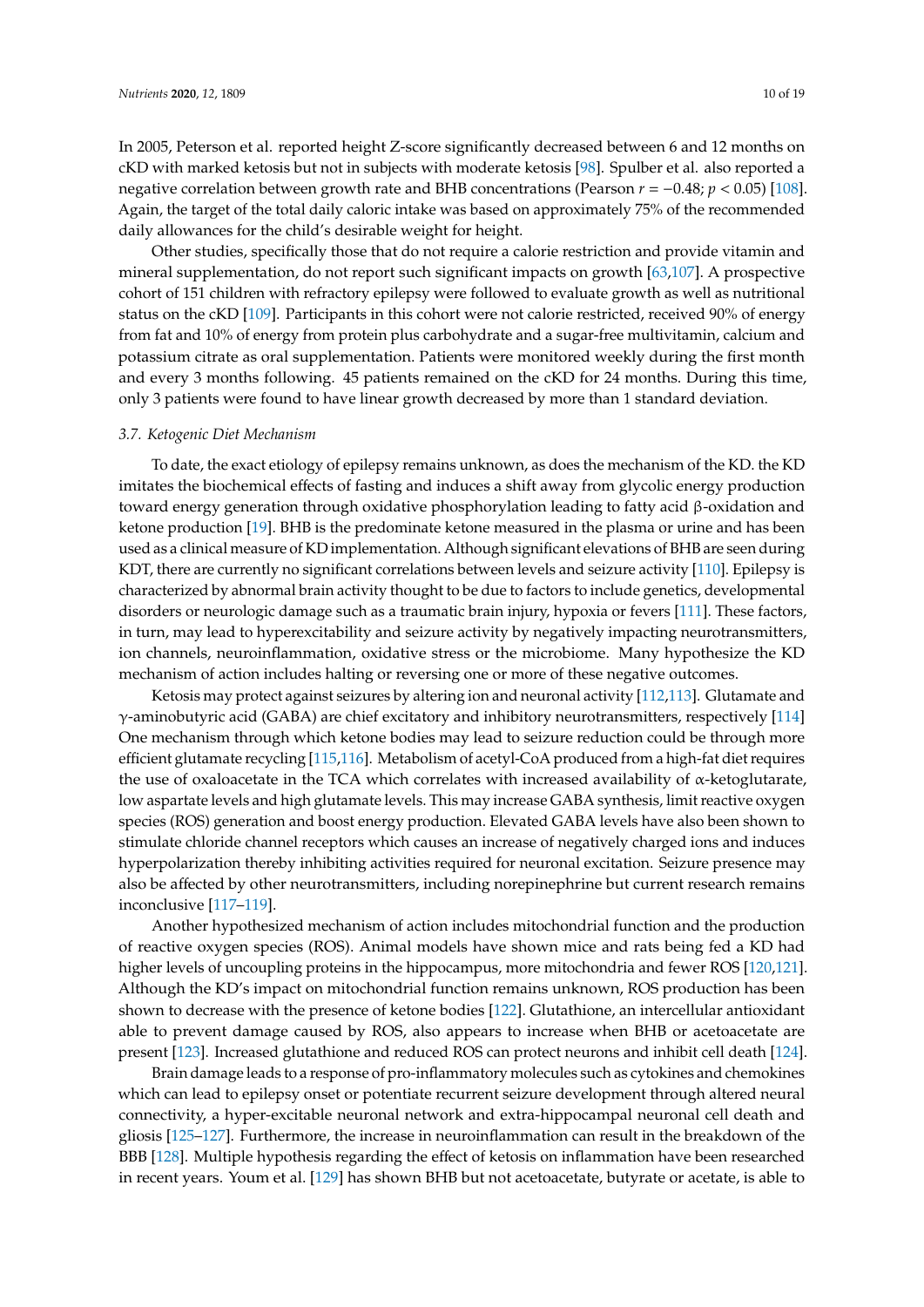inhibit nucleotide-binding domain (NOD)-like receptor protein 3 (NLRP3) inflammasome production. NLRP3 inflammasomes are hallmarks of multiple autoinflammatory syndromes and are involved in the pathogenesis of metabolic disorders [\[130\]](#page-17-10). Neuroprotective and anti-inflammatory effects of ketosis could also be due to BHB's ability to activate the hydroxycarboxylic acid 2 (HCA2) receptor which causes Ly-6C<sup>Lo</sup> monocytes and macrophages to send a neuroprotective signal to the brain [\[131\]](#page-17-11).

Microbiomes are important aspects of brain activity and behavior as well as immune function [\[132\]](#page-17-12). The concept of a gut-brain axis was developed from studies correlating changes in the microbiome to neurological disorders [\[133\]](#page-17-13). The gut-brain axis refers to the bidirectional communication between the central nervous system and the enteric nervous system which links brain and intestinal function [\[134\]](#page-17-14). Ketosis may mediate the immune response seen in KDTs by altering the gut microbiota [\[135\]](#page-17-15). Intake of a KD has been shown to change microbial structure and function as well as decrease levels of *Actinobacteria* and *Bifidobacterium* while increasing *Proteobacteria.* The decrease in levels of *Bifidobacterium* inhibits pro-inflammatory Th17 cells in the intestine [\[136,](#page-17-16)[137\]](#page-17-17). KDT has also been connected with the increase of *Akkermansia Muciniphila* and *Lactobacillus*, which generate short chain fatty acids (SCFAs) such as butyrate, acetate, propionate and valproic acid [\[138\]](#page-18-0). SCFAs are thought to play an important role in the gut brain axis by crossing the BBB and maintaining its integrity [\[139\]](#page-18-1).

Although it is understood MCTs in the MCTKD provide increased ketogenic potential and direct metabolism, mechanism of action remains unclear. MCTs are mainly composed of the unbranched fatty acids octanoic (C8:0) and decanoic (C10:0) acids which produce ketones [\[140\]](#page-18-2). Recent data reports conflicting results on seizure control potential of these medium chain fatty acid intermediates [\[141–](#page-18-3)[143\]](#page-18-4). Brain cells treated with C8:0 produce larger amounts of ketone bodies and butyrate than C10:0 and application prior to seizure induction has been shown to increase seizure threshold [\[143\]](#page-18-4) However, increased glutathione concentrations have been seen with cells incubated with C10:0 and increased seizure control has also been seen with C10:0 in an in vitro seizure model [\[141](#page-18-3)[,142\]](#page-18-5). Further research on medium chain fatty acid intermediates is needed to investigate the potential anti-seizure effect in humans.

# **4. Conclusions**

Since the 1930s, observational trials, RCTs and meta-analyses have consistently shown KDTs are able to significantly reduce seizure frequency in children and adolescents with refractory epilepsy. However, the evolution from the most restrictive KDT, the cKD with a 4:1 KD ratio, to more liberal MAD and LGIT options with increased carbohydrate and protein provision, do not appear to impact efficacy. In fact, no KDT has shown superiority in an RCT in patients 2 to 18 years of age. As shown in Table [1,](#page-1-0) each KDT recommends carbohydrate intake to be less than 20% of an individual's total daily intake percentage, suggesting that a change in metabolism contributes to the reduction in seizure frequency. However, we still do not understand the true impact of a restrictive diet in children and adolescents on health outcomes, specifically those experiencing significant adverse effects. While many short-term side-effects (i.e., nausea, vomiting), have relatively straightforward interventions, long-term side-effects such as bone health and hypercholesterolemia require further investigation. Ultimately, the adequate growth and cardiac function of children on restrictive diets is of utmost concern. Close monitoring by an interdisciplinary team is imperative to ensure the benefits of KDT outweigh any potential risks. Early identification and discontinuation of KDT in children and adolescents not benefiting from therapy could decrease the impact of adverse effects in this vulnerable population.

Combined analysis of KDT studies is very difficult secondary to variations in population characteristics, diet prescriptions, observation periods and measured parameters among the studies. Although macronutrient distributions are similar among the KDTs, data regarding fatty acid compositions of the diets and dietary antioxidant intake is limited. As current research has shown BHB levels do not correlate with seizure frequency, we may instead need to identify which types of fats or fatty acid intermediates elicit anti-seizure effects. Currently available data is likely confounded by the heterogeneity of the diets and the etiology of the seizures themselves. Additionally, with evidence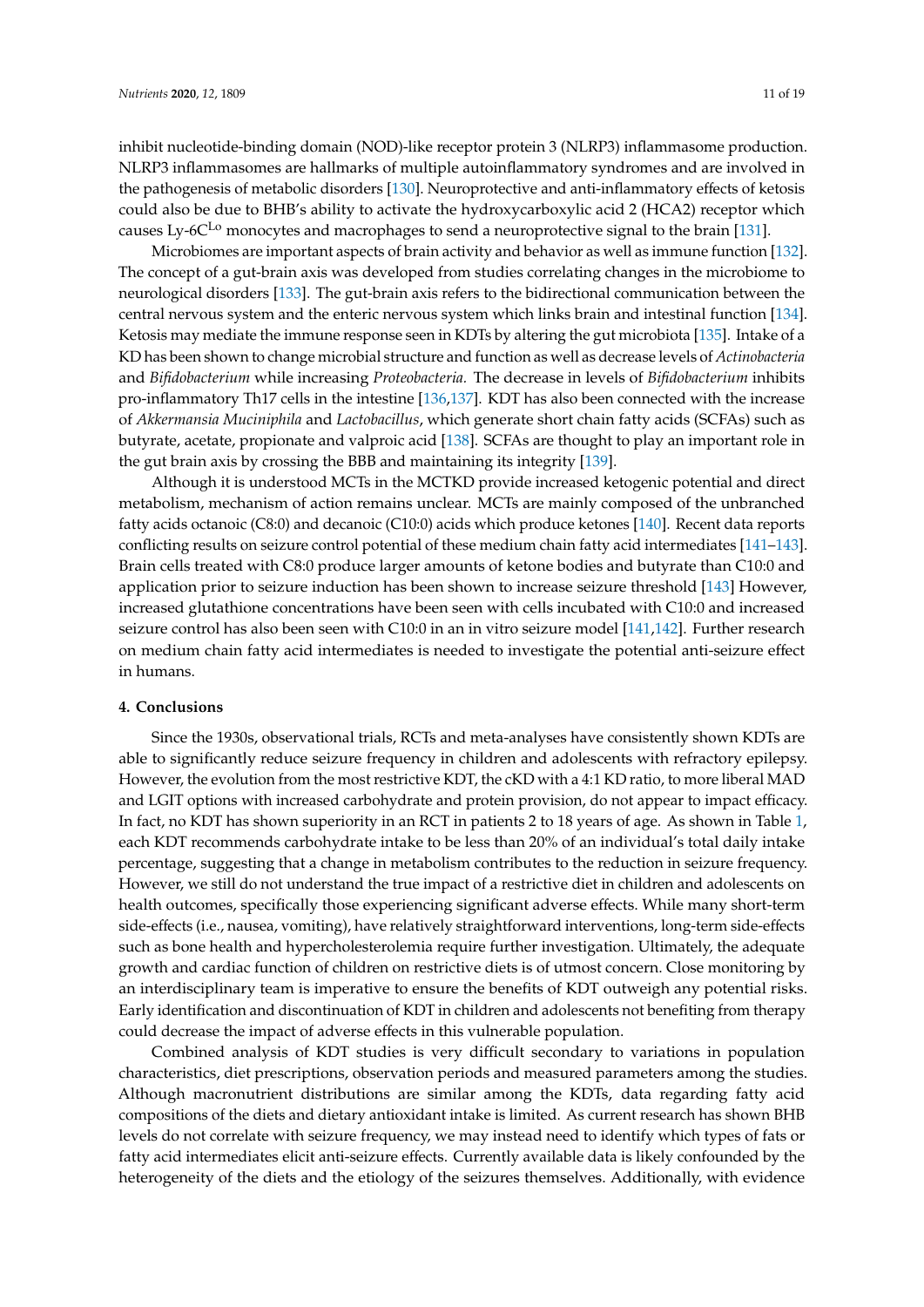indicating neuroinflammation and presence of ROS act as a pathogen of epilepsy, intake of antioxidants from the diet could impact seizure frequency. The evaluation of long-term efficacy and side effects is particularly difficult due to the inability of the subjects to continue a KDT over an extended period of time. Retention rates on the cKD at 1 year and 2 years have been reported at 45.7% and 29.2%, respectively with the majority of subjects discontinuing KDT due to lack of efficacy [\[76,](#page-15-1)[144\]](#page-18-6). These individuals are often classified as non-responders. Attrition rate is also largely affected by poor educational and support systems in place for patients and families. Although the retention rate for individuals on KDT remain low, it is important to note that there are reports of individuals staying on the diet for a prolonged period of time [\[32](#page-13-2)[,145\]](#page-18-7). We hypothesize individuals who remain on KDT are often responders (patients with ≥ 50% seizure reduction) and likely continue therapy due to the reduction in seizure frequency and improved quality of life.

This review suggests that with the current paucity of evidence, there is not a clearly superior diet therapy nor a clear understanding of long-term health outcomes. Therefore, in regards to efficacy and safety, providers are unable to confidently prescribe one diet one over another. The ability to provide safe and effective nutrition intervention to children and adolescents with refractory epilepsy is of utmost importance. An important step to developing appropriate nutrition interventions may be to assess why KDTs are effective in some individuals but not others. There is a well-established fact that there are both responders and non-responders to KDT. However, with the exception of specific metabolic disorders, predictors of the response to therapy is unknown [\[146,](#page-18-8)[147\]](#page-18-9). It is entirely possible that some patients might respond better to diets that induce higher BHB levels while others may require a C8:0 MCT to control seizures. Comprehensive metabolic profiling may be a useful tool to identify metabolic signatures of seizures. Metabolic profiling or "metabolomics," is the analysis of the all measurable metabolites under a given set of conditions [\[148\]](#page-18-10). Recently, Boguszewicz et al. utilized metabolomics to detect children with epilepsy had increased levels of serum N-acetyl-glycoproteins, lactate, creatine, glycine and lipids [\[149\]](#page-18-11). These metabolites are involved in multiple metabolic pathways including the TCA cycle, glutathione metabolism and several amino acid metabolisms. The ability to identifying the metabolic signature of seizures could allow practitioners to develop targeted and individualized nutrition therapies in the future. We posit the provision of targeted nutrition interventions will often times be less restrictive and more effective, therefore decreasing adverse effects and increasing the prevalence of KDTs responders. Ultimately, our goal is the ability to provide a specific dietary treatment based on the patient's metabolic signature to decrease seizure frequency and improve the quality of life for children with refractory epilepsy.

**Author Contributions:** Conceptualization, J.W., C.H.; Methodology, J.W., C.H.; Validation, A.S.; Investigation, J.W., C.H.; Data Curation, J.W., J.P.; Writing—Original Draft Preparation, J.W.; Writing—Review & Editing, C.H., J.P., A.S.; Visualization, J.W.; Supervision, C.H.; Project Administration, C.H. All authors have read and agreed to the published version of the manuscript.

**Funding:** This research did not receive any specific grant from funding agencies in the public, commercial or not-for-profit sectors.

**Conflicts of Interest:** The authors declare no conflict of interest.

# **References**

- <span id="page-11-0"></span>1. Titre-Johnson, S.; Schoeler, N.; Eltze, C.; Williams, R.; Vezyroglou, K.; McCullagh, H.; Freemantle, N.; Heales, S.; Kneen, R.; Marston, L.; et al. Ketogenic diet in the treatment of epilepsy in children under the age of 2 years: Study protocol for a randomised controlled trial. *Trials* **2017**, *18*, 195. [\[CrossRef\]](http://dx.doi.org/10.1186/s13063-017-1918-3)
- <span id="page-11-1"></span>2. Kwan, P.; Schachter, S.C.; Brodie, M.J. Drug-resistant epilepsy. *N. Engl. J. Med.* **2011**, *365*, 919–926. [\[CrossRef\]](http://dx.doi.org/10.1056/NEJMra1004418)
- <span id="page-11-2"></span>3. Wheless, J.W. History of the ketogenic diet. *Epilepsia* **2008**, *49*, 3–5. [\[CrossRef\]](http://dx.doi.org/10.1111/j.1528-1167.2008.01821.x)
- <span id="page-11-3"></span>4. Woodyatt, R.T. Objects and Method of Diet Adjustment in Diabetes. *JAMA Intern. Med.* **1921**, *28*, 125–141. [\[CrossRef\]](http://dx.doi.org/10.1001/archinte.1921.00100140002001)
- <span id="page-11-4"></span>5. Wilder, R. The effect on ketonemia on the course of epilepsy. *Mayo Clin. Proc.* **1921**, *2*, 307–308.
- <span id="page-11-5"></span>6. Peterman, M.G. The Ketogenic Diet. *JAMA* **1928**, *90*, 1427–1429. [\[CrossRef\]](http://dx.doi.org/10.1001/jama.1928.02690450007003)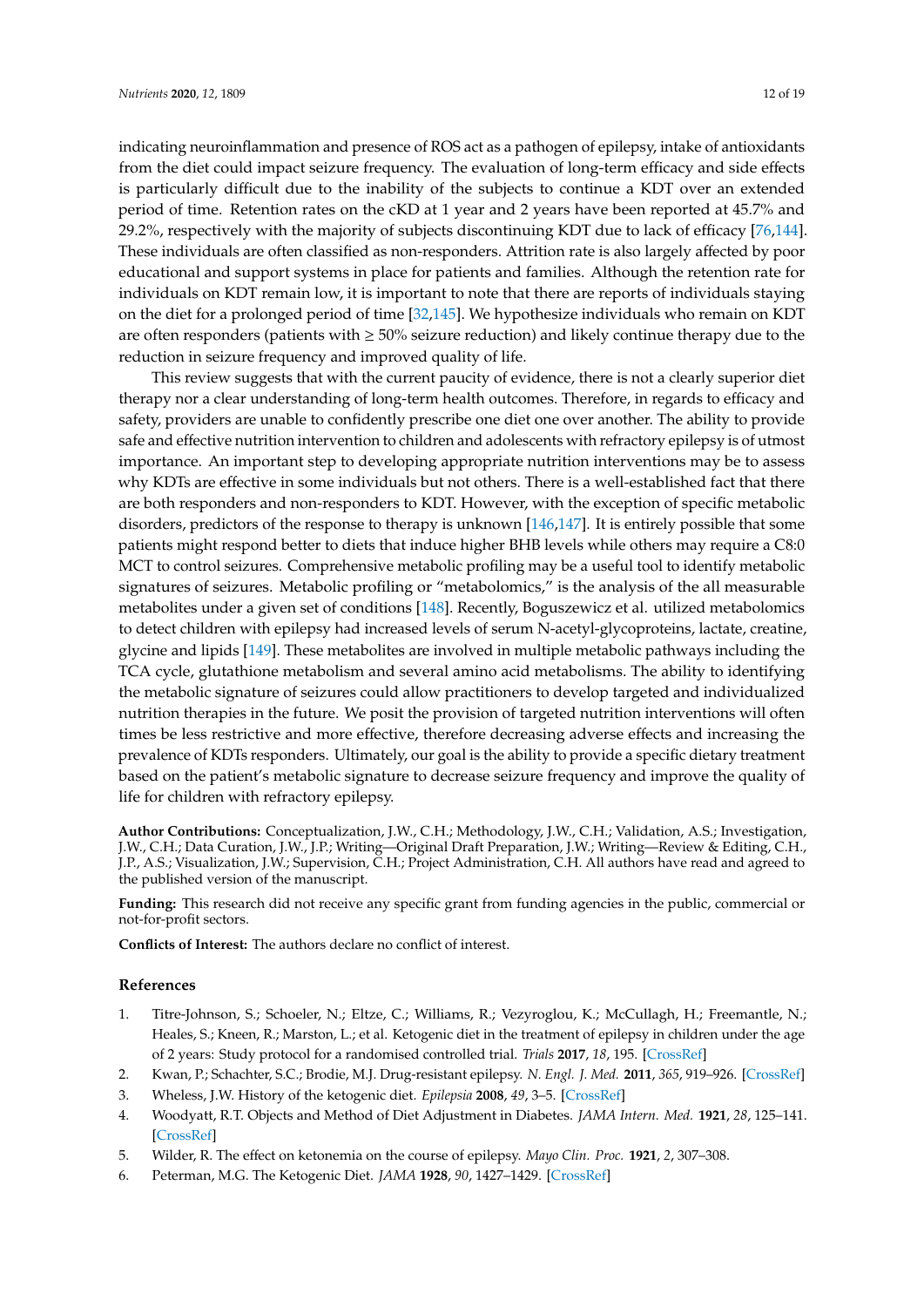- <span id="page-12-0"></span>7. Vining, E.P.; Freeman, J.M.; Ballaban-Gil, K.; Camfield, C.S.; Camfield, P.R.; Holmes, G.L.; Shinnar, S.; Shuman, R.; Trevathan, E.; Wheless, J.W. A multicenter study of the efficacy of the ketogenic diet. *Arch. Neurol.* **1998**, *55*, 1433–1437. [\[CrossRef\]](http://dx.doi.org/10.1001/archneur.55.11.1433)
- <span id="page-12-1"></span>8. Puchalska, P.; Crawford, P.A. Multi-dimensional Roles of Ketone Bodies in Fuel Metabolism, Signaling, and Therapeutics. *Cell Metab.* **2017**, *25*, 262–284. [\[CrossRef\]](http://dx.doi.org/10.1016/j.cmet.2016.12.022)
- <span id="page-12-2"></span>9. Cahill, G.F., Jr. Fuel metabolism in starvation. *Annu. Rev. Nutr.* **2006**, *26*, 1–22. [\[CrossRef\]](http://dx.doi.org/10.1146/annurev.nutr.26.061505.111258)
- <span id="page-12-3"></span>10. McGarry, J.D.; Foster, D.W. Regulation of hepatic fatty acid oxidation and ketone body production. *Annu. Rev. Biochem.* **1980**, *49*, 395–420. [\[CrossRef\]](http://dx.doi.org/10.1146/annurev.bi.49.070180.002143)
- <span id="page-12-4"></span>11. Robinson, A.M.; Williamson, D.H. Physiological roles of ketone bodies as substrates and signals in mammalian tissues. *Physiol. Rev.* **1980**, *60*, 143–187. [\[CrossRef\]](http://dx.doi.org/10.1152/physrev.1980.60.1.143)
- <span id="page-12-5"></span>12. Aneja, P.; Dziak, R.; Cai, G.Q.; Charles, T.C. Identification of an acetoacetyl coenzyme A synthetase-dependent pathway for utilization of L-(+)-3-hydroxybutyrate in Sinorhizobium meliloti. *J. Bacteriol.* **2002**, *184*, 1571–1577. [\[CrossRef\]](http://dx.doi.org/10.1128/JB.184.6.1571-1577.2002) [\[PubMed\]](http://www.ncbi.nlm.nih.gov/pubmed/11872708)
- <span id="page-12-6"></span>13. Krishnakumar, A.M.; Sliwa, D.; Endrizzi, J.A.; Boyd, E.S.; Ensign, S.A.; Peters, J.W. Getting a handle on the role of coenzyme M in alkene metabolism. *Microbiol. Mol. Biol. Rev.* **2008**, *72*, 445–456. [\[CrossRef\]](http://dx.doi.org/10.1128/MMBR.00005-08)
- <span id="page-12-7"></span>14. Yang, H.; Shan, W.; Zhu, F.; Wu, J.; Wang, Q. Ketone Bodies in Neurological Diseases: Focus on Neuroprotection and Underlying Mechanisms. *Front. Neurol.* **2019**, *10*, 585. [\[CrossRef\]](http://dx.doi.org/10.3389/fneur.2019.00585)
- <span id="page-12-8"></span>15. Greene, A.E.; Todorova, M.T.; Seyfried, T.N. Perspectives on the metabolic management of epilepsy through dietary reduction of glucose and elevation of ketone bodies. *J. Neurochem.* **2003**, *86*, 529–537. [\[CrossRef\]](http://dx.doi.org/10.1046/j.1471-4159.2003.01862.x)
- <span id="page-12-9"></span>16. Laffel, L. Ketone bodies: A review of physiology, pathophysiology and application of monitoring to diabetes. *Diabetes Metab. Res. Rev.* **1999**, *15*, 412–426. [\[CrossRef\]](http://dx.doi.org/10.1002/(SICI)1520-7560(199911/12)15:6<412::AID-DMRR72>3.0.CO;2-8)
- <span id="page-12-10"></span>17. Roehl, K.; Sewak, S.L. Practice Paper of the Academy of Nutrition and Dietetics: Classic and Modified Ketogenic Diets for Treatment of Epilepsy. *J. Acad. Nutr. Diet.* **2017**, *117*, 1279–1292. [\[CrossRef\]](http://dx.doi.org/10.1016/j.jand.2017.06.006)
- <span id="page-12-11"></span>18. Kossoff, E.H.; Zupec-Kania, B.A.; Auvin, S.; Ballaban-Gil, K.R.; Christina Bergqvist, A.G.; Blackford, R.; Buchhalter, J.R.; Caraballo, R.H.; Cross, J.H.; Dahlin, M.G.; et al. Optimal clinical management of children receiving dietary therapies for epilepsy: Updated recommendations of the International Ketogenic Diet Study Group. *Epilepsia Open* **2018**, *3*, 175–192. [\[CrossRef\]](http://dx.doi.org/10.1002/epi4.12225)
- <span id="page-12-12"></span>19. Bough, K.J.; Rho, J.M. Anticonvulsant mechanisms of the ketogenic diet. *Epilepsia* **2007**, *48*, 43–58. [\[CrossRef\]](http://dx.doi.org/10.1111/j.1528-1167.2007.00915.x)
- <span id="page-12-13"></span>20. Cervenka, M.C.; Henry, B.; Nathan, J.; Wood, S.; Volek, J.S. Worldwide dietary therapies for adults with epilepsy and other disorders. *J. Child Neurol.* **2013**, *28*, 1034–1040. [\[CrossRef\]](http://dx.doi.org/10.1177/0883073813488671)
- <span id="page-12-14"></span>21. Pfeifer, H.H.; Thiele, E.A. Low-glycemic-index treatment: A liberalized ketogenic diet for treatment of intractable epilepsy. *Neurology* **2005**, *65*, 1810–1812. [\[CrossRef\]](http://dx.doi.org/10.1212/01.wnl.0000187071.24292.9e) [\[PubMed\]](http://www.ncbi.nlm.nih.gov/pubmed/16344529)
- <span id="page-12-15"></span>22. Panagiotakos, D.B.; Polystipioti, A.; Papairakleous, N.; Polychronopoulos, E. Long-term adoption of a Mediterranean diet is associated with a better health status in elderly people; a cross-sectional survey in Cyprus. *Asia Pac. J. Clin. Nutr.* **2007**, *16*, 331–337. [\[PubMed\]](http://www.ncbi.nlm.nih.gov/pubmed/17468091)
- <span id="page-12-16"></span>23. Perez-Guisado, J.; Munoz-Serrano, A.; Alonso-Moraga, A. Spanish Ketogenic Mediterranean Diet: A healthy cardiovascular diet for weight loss. *Nutr. J.* **2008**, *7*, 30. [\[CrossRef\]](http://dx.doi.org/10.1186/1475-2891-7-30)
- <span id="page-12-17"></span>24. Vahmani, P.; Ponnampalam, E.N.; Kraft, J.; Mapiye, C.; Bermingham, E.N.; Watkins, P.J.; Proctor, S.D.; Dugan, M.E.R. Bioactivity and health effects of ruminant meat lipids. Invited Review. *Meat Sci.* **2020**, *165*, 108114. [\[CrossRef\]](http://dx.doi.org/10.1016/j.meatsci.2020.108114)
- <span id="page-12-18"></span>25. Freeman, J.M.; Vining, E.P. Ketogenic diet: A time-tested, effective, and safe method for treatment of intractable childhood epilepsy. *Epilepsia* **1998**, *39*, 450–451. [\[CrossRef\]](http://dx.doi.org/10.1111/j.1528-1157.1998.tb01400.x)
- <span id="page-12-19"></span>26. Neal, E.G.; Chaffe, H.; Schwartz, R.H.; Lawson, M.S.; Edwards, N.; Fitzsimmons, G.; Whitney, A.; Cross, J.H. The ketogenic diet for the treatment of childhood epilepsy: A randomised controlled trial. *Lancet Neurol.* **2008**, *7*, 500–506. [\[CrossRef\]](http://dx.doi.org/10.1016/S1474-4422(08)70092-9)
- <span id="page-12-20"></span>27. Raju, K.N.; Gulati, S.; Kabra, M.; Agarwala, A.; Sharma, S.; Pandey, R.M.; Kalra, V. Efficacy of 4:1 (classic) versus 2.5:1 ketogenic ratio diets in refractory epilepsy in young children: A randomized open labeled study. *Epilepsy Res.* **2011**, *96*, 96–100. [\[CrossRef\]](http://dx.doi.org/10.1016/j.eplepsyres.2011.05.005)
- <span id="page-12-21"></span>28. Seo, J.H.; Lee, Y.M.; Lee, J.S.; Kang, H.C.; Kim, H.D. Efficacy and tolerability of the ketogenic diet according to lipid:nonlipid ratios–comparison of 3:1 with 4:1 diet. *Epilepsia* **2007**, *48*, 801–805. [\[CrossRef\]](http://dx.doi.org/10.1111/j.1528-1167.2007.01025.x)
- <span id="page-12-22"></span>29. Martin-McGill, K.J.; Jackson, C.F.; Bresnahan, R.; Levy, R.G.; Cooper, P.N. Ketogenic diets for drug-resistant epilepsy. *Cochrane Database Syst. Rev.* **2018**, *11*, CD001903. [\[CrossRef\]](http://dx.doi.org/10.1002/14651858.CD001903.pub4)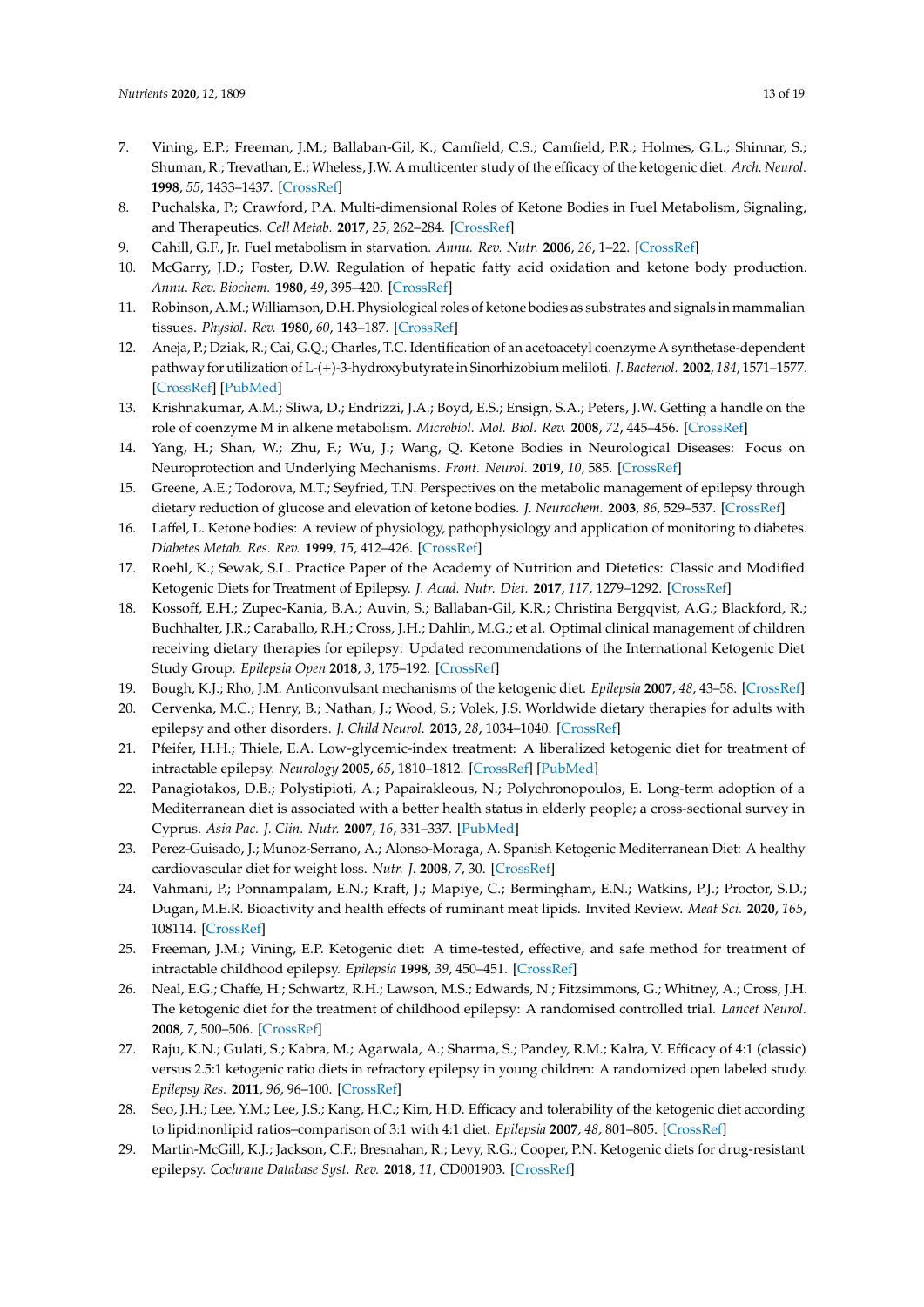- <span id="page-13-0"></span>30. Lee, H.F.; Chi, C.S.; Liao, J.H. Use of cooking oils in a 2:1 ratio classical ketogenic diet for intractable pediatric epilepsy: Long-term effectiveness and tolerability. *Epilepsy Res.* **2018**, *147*, 75–79. [\[CrossRef\]](http://dx.doi.org/10.1016/j.eplepsyres.2018.09.002) [\[PubMed\]](http://www.ncbi.nlm.nih.gov/pubmed/30273790)
- <span id="page-13-1"></span>31. Henderson, C.B.; Filloux, F.M.; Alder, S.C.; Lyon, J.L.; Caplin, D.A. Efficacy of the ketogenic diet as a treatment option for epilepsy: Meta-analysis. *J. Child Neurol.* **2006**, *21*, 193–198. [\[CrossRef\]](http://dx.doi.org/10.2310/7010.2006.00044)
- <span id="page-13-2"></span>32. Kossoff, E.H.; Rho, J.M. Ketogenic diets: Evidence for short- and long-term efficacy. *Neurotherapeutics* **2009**, *6*, 406–414. [\[CrossRef\]](http://dx.doi.org/10.1016/j.nurt.2009.01.005)
- <span id="page-13-3"></span>33. Hemingway, C.; Freeman, J.M.; Pillas, D.J.; Pyzik, P.L. The ketogenic diet: A 3- to 6-year follow-up of 150 children enrolled prospectively. *Pediatrics* **2001**, *108*, 898–905. [\[CrossRef\]](http://dx.doi.org/10.1542/peds.108.4.898) [\[PubMed\]](http://www.ncbi.nlm.nih.gov/pubmed/11581442)
- <span id="page-13-4"></span>34. Wijnen, B.F.M.; de Kinderen, R.J.A.; Lambrechts, D.; Postulart, D.; Aldenkamp, A.P.; Majoie, M.; Evers, S. Long-term clinical outcomes and economic evaluation of the ketogenic diet versus care as usual in children and adolescents with intractable epilepsy. *Epilepsy Res.* **2017**, *132*, 91–99. [\[CrossRef\]](http://dx.doi.org/10.1016/j.eplepsyres.2017.03.002) [\[PubMed\]](http://www.ncbi.nlm.nih.gov/pubmed/28364726)
- <span id="page-13-5"></span>35. Groesbeck, D.K.; Bluml, R.M.; Kossoff, E.H. Long-term use of the ketogenic diet in the treatment of epilepsy. *Dev. Med. Child Neurol.* **2006**, *48*, 978–981. [\[CrossRef\]](http://dx.doi.org/10.1017/S0012162206002143)
- <span id="page-13-6"></span>36. Lefevre, F.; Aronson, N. Ketogenic diet for the treatment of refractory epilepsy in children: A systematic review of efficacy. *Pediatrics* **2000**, *105*, E46. [\[CrossRef\]](http://dx.doi.org/10.1542/peds.105.4.e46)
- <span id="page-13-7"></span>37. Kang, H.C.; Kim, Y.J.; Kim, D.W.; Kim, H.D. Efficacy and safety of the ketogenic diet for intractable childhood epilepsy: Korean multicentric experience. *Epilepsia* **2005**, *46*, 272–279. [\[CrossRef\]](http://dx.doi.org/10.1111/j.0013-9580.2005.48504.x) [\[PubMed\]](http://www.ncbi.nlm.nih.gov/pubmed/15679508)
- <span id="page-13-8"></span>38. Taub, K.S.; Kessler, S.K.; Bergqvist, A.G. Risk of seizure recurrence after achieving initial seizure freedom on the ketogenic diet. *Epilepsia* **2014**, *55*, 579–583. [\[CrossRef\]](http://dx.doi.org/10.1111/epi.12583)
- <span id="page-13-9"></span>39. Riantarini, I.; Kim, H.D.; Ko, A.; Kim, S.H.; Kang, H.C.; Lee, J.S.; Jung, D.E. Short- and long-term seizure-free outcomes of dietary treatment in infants according to etiology. *Seizure* **2019**, *71*, 100–104. [\[CrossRef\]](http://dx.doi.org/10.1016/j.seizure.2019.06.002)
- <span id="page-13-10"></span>40. Cremer, J.E.; Braun, L.D.; Oldendorf, W.H. Changes during development in transport processes of the blood-brain barrier. *Biochim. Biophys. Acta* **1976**, *448*, 633–637. [\[CrossRef\]](http://dx.doi.org/10.1016/0005-2736(76)90120-6)
- 41. Hellmann, J.; Vannucci, R.C.; Nardis, E.E. Blood-brain barrier permeability to lactic acid in the newborn dog: Lactate as a cerebral metabolic fuel. *Pediatric Res.* **1982**, *16*, 40–44. [\[CrossRef\]](http://dx.doi.org/10.1203/00006450-198201001-00008) [\[PubMed\]](http://www.ncbi.nlm.nih.gov/pubmed/7070874)
- <span id="page-13-11"></span>42. Edmond, J.; Auestad, N.; Robbins, R.A.; Bergstrom, J.D. Ketone body metabolism in the neonate: Development and the effect of diet. *Fed. Proc.* **1985**, *44*, 2359–2364. [\[PubMed\]](http://www.ncbi.nlm.nih.gov/pubmed/3884392)
- <span id="page-13-12"></span>43. Paleologou, E.; Ismayilova, N.; Kinali, M. Use of the Ketogenic Diet to Treat Intractable Epilepsy in Mitochondrial Disorders. *J. Clin. Med.* **2017**, *6*, 56. [\[CrossRef\]](http://dx.doi.org/10.3390/jcm6060056) [\[PubMed\]](http://www.ncbi.nlm.nih.gov/pubmed/28587136)
- <span id="page-13-13"></span>44. Nordli, D.R., Jr.; Kuroda, M.M.; Carroll, J.; Koenigsberger, D.Y.; Hirsch, L.J.; Bruner, H.J.; Seidel, W.T.; De Vivo, D.C. Experience with the ketogenic diet in infants. *Pediatrics* **2001**, *108*, 129–133. [\[CrossRef\]](http://dx.doi.org/10.1542/peds.108.1.129)
- <span id="page-13-14"></span>45. Dressler, A.; Trimmel-Schwahofer, P.; Reithofer, E.; Groppel, G.; Muhlebner, A.; Samueli, S.; Grabner, V.; Abraham, K.; Benninger, F.; Feucht, M. The ketogenic diet in infants–Advantages of early use. *Epilepsy Res.* **2015**, *116*, 53–58. [\[CrossRef\]](http://dx.doi.org/10.1016/j.eplepsyres.2015.06.015)
- <span id="page-13-15"></span>46. Van der Louw, E.; van den Hurk, D.; Neal, E.; Leiendecker, B.; Fitzsimmon, G.; Dority, L.; Thompson, L.; Marchio, M.; Dudzinska, M.; Dressler, A.; et al. Ketogenic diet guidelines for infants with refractory epilepsy. *Eur. J. Paediatr. Neurol.* **2016**, *20*, 798–809. [\[CrossRef\]](http://dx.doi.org/10.1016/j.ejpn.2016.07.009)
- <span id="page-13-16"></span>47. Wirrell, E.; Eckert, S.; Wong-Kisiel, L.; Payne, E.; Nickels, K. Ketogenic Diet Therapy in Infants: Efficacy and Tolerability. *Pediatric Neurol.* **2018**, *82*, 13–18. [\[CrossRef\]](http://dx.doi.org/10.1016/j.pediatrneurol.2017.10.018)
- <span id="page-13-17"></span>48. Thompson, L.; Fecske, E.; Salim, M.; Hall, A. Use of the ketogenic diet in the neonatal intensive care unit-Safety and tolerability. *Epilepsia* **2017**, *58*, e36–e39. [\[CrossRef\]](http://dx.doi.org/10.1111/epi.13650)
- <span id="page-13-18"></span>49. Kim, J.A.; Yoon, J.R.; Lee, E.J.; Lee, J.S.; Kim, J.T.; Kim, H.D.; Kang, H.C. Efficacy of the classic ketogenic and the modified Atkins diets in refractory childhood epilepsy. *Epilepsia* **2016**, *57*, 51–58. [\[CrossRef\]](http://dx.doi.org/10.1111/epi.13256)
- <span id="page-13-19"></span>50. Le Pichon, J.B.; Thompson, L.; Gustafson, M.; Abdelmoity, A. Initiating the ketogenic diet in infants with treatment refractory epilepsy while maintaining a breast milk diet. *Seizure* **2019**, *69*, 41–43. [\[CrossRef\]](http://dx.doi.org/10.1016/j.seizure.2019.03.017)
- <span id="page-13-20"></span>51. Huttenlocher, P.R.; Wilbourn, A.J.; Signore, J.M. Medium-chain triglycerides as a therapy for intractable childhood epilepsy. *Neurology* **1971**, *21*, 1097–1103. [\[CrossRef\]](http://dx.doi.org/10.1212/WNL.21.11.1097) [\[PubMed\]](http://www.ncbi.nlm.nih.gov/pubmed/5166216)
- <span id="page-13-21"></span>52. Ebert, D.; Haller, R.G.; Walton, M.E. Energy contribution of octanoate to intact rat brain metabolism measured by 13C nuclear magnetic resonance spectroscopy. *J. Neurosci.* **2003**, *23*, 5928–5935. [\[CrossRef\]](http://dx.doi.org/10.1523/JNEUROSCI.23-13-05928.2003)
- <span id="page-13-22"></span>53. Schwartz, R.H.; Eaton, J.; Bower, B.D.; Aynsley-Green, A. Ketogenic diets in the treatment of epilepsy: Short-term clinical effects. *Dev. Med. Child Neurol.* **1989**, *31*, 145–151. [\[CrossRef\]](http://dx.doi.org/10.1111/j.1469-8749.1989.tb03972.x) [\[PubMed\]](http://www.ncbi.nlm.nih.gov/pubmed/2786822)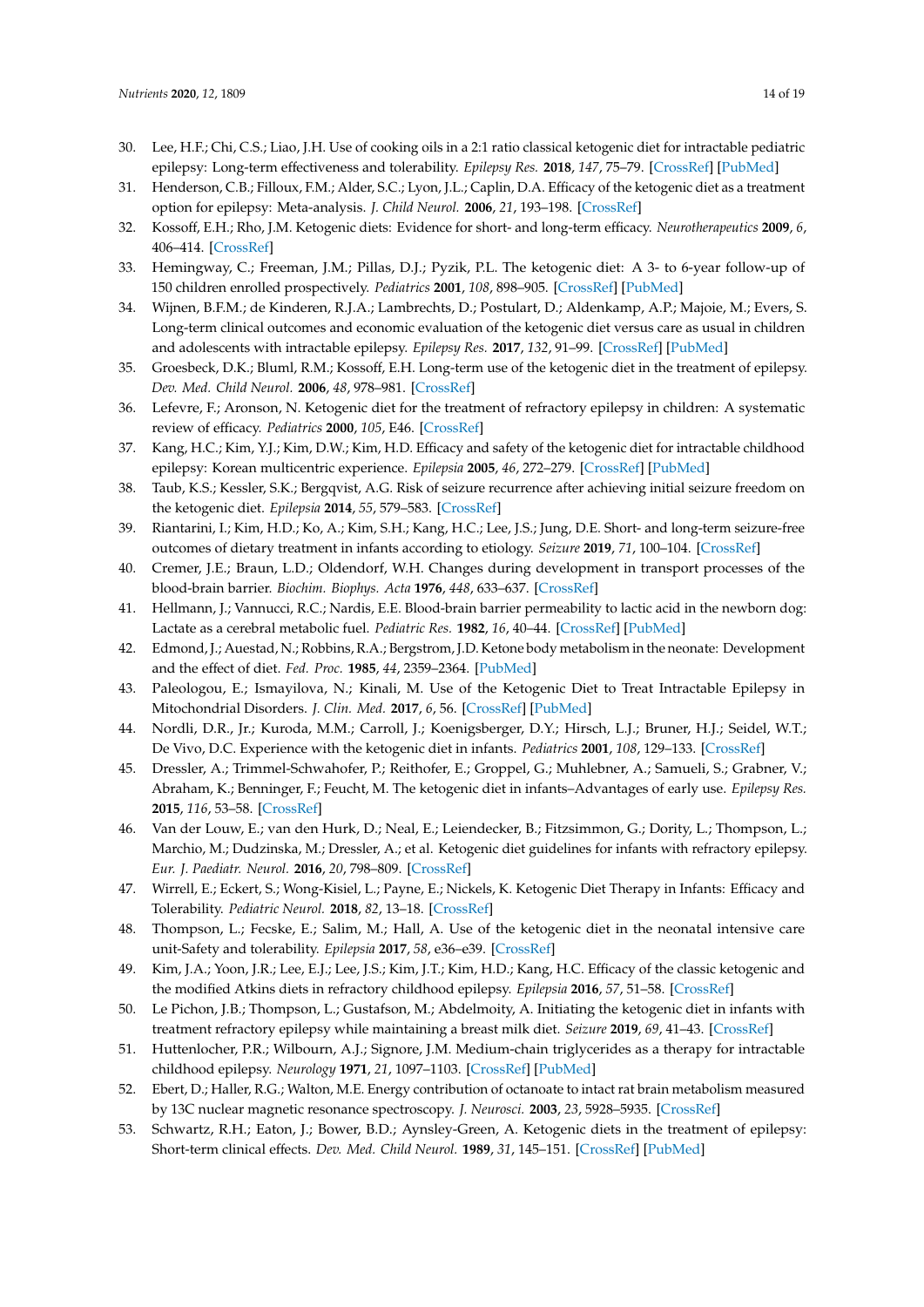- <span id="page-14-0"></span>54. Schwartz, R.M.; Boyes, S.; Aynsley-Green, A. Metabolic effects of three ketogenic diets in the treatment of severe epilepsy. *Dev. Med. Child Neurol.* **1989**, *31*, 152–160. [\[CrossRef\]](http://dx.doi.org/10.1111/j.1469-8749.1989.tb03973.x) [\[PubMed\]](http://www.ncbi.nlm.nih.gov/pubmed/2661288)
- <span id="page-14-1"></span>55. Neal, E.G.; Chaffe, H.; Schwartz, R.H.; Lawson, M.S.; Edwards, N.; Fitzsimmons, G.; Whitney, A.; Cross, J.H. A randomized trial of classical and medium-chain triglyceride ketogenic diets in the treatment of childhood epilepsy. *Epilepsia* **2009**, *50*, 1109–1117. [\[CrossRef\]](http://dx.doi.org/10.1111/j.1528-1167.2008.01870.x)
- <span id="page-14-2"></span>56. Chomtho, K.; Suteerojntrakool, O.; Chomtho, S. Effectiveness of Medium Chain Triglyceride Ketogenic Diet in Thai Children with Intractable Epilepsy. *J. Med. Assoc. Thail.* **2016**, *99*, 159–165.
- <span id="page-14-3"></span>57. Mak, S.C.; Chi, C.S.; Wan, C.J. Clinical experience of ketogenic diet on children with refractory epilepsy. *Acta Paediatr. Taiwan.* **1999**, *40*, 97–100.
- <span id="page-14-4"></span>58. Araya-Quintanilla, F.; Celis-Rosati, A.; Rodriguez-Leiva, C.; Silva-Navarro, C.; Silva-Pinto, Y.; Toro-Jeria, B. Effectiveness of a ketogenic diet in children with refractory epilepsy: A systematic review. *Rev. Neurol.* **2016**, *62*, 439–448.
- <span id="page-14-5"></span>59. Prasoppokakorn, T.; Jirasakuldej, S.; Lakananurak, N. Medium-chain triglyceride ketogenic diet is effective for treatment of an adult with super-refractory status epilepticus: A case report and literature review. *Eur. J. Clin. Nutr.* **2019**, *73*, 1594–1597. [\[CrossRef\]](http://dx.doi.org/10.1038/s41430-019-0471-4) [\[PubMed\]](http://www.ncbi.nlm.nih.gov/pubmed/31316173)
- <span id="page-14-6"></span>60. Kossoff, E.H.; Dorward, J.L. The modified Atkins diet. *Epilepsia* **2008**, *49*, 37–41. [\[CrossRef\]](http://dx.doi.org/10.1111/j.1528-1167.2008.01831.x) [\[PubMed\]](http://www.ncbi.nlm.nih.gov/pubmed/19049584)
- <span id="page-14-7"></span>61. Satte, A.; Kossoff, E.H.; Belghiti, M.; Zerhouni, A.; Ouhabi, H.; Guerinech, H.; Mounach, J. Why should modified Atkins diet be encouraged for treating epilepsy in emerging countries? *Afr. Health Sci.* **2017**, *17*, 556–558. [\[CrossRef\]](http://dx.doi.org/10.4314/ahs.v17i2.32) [\[PubMed\]](http://www.ncbi.nlm.nih.gov/pubmed/29062353)
- <span id="page-14-8"></span>62. Kossoff, E.H.; Krauss, G.L.; McGrogan, J.R.; Freeman, J.M. Efficacy of the Atkins diet as therapy for intractable epilepsy. *Neurology* **2003**, *61*, 1789–1791. [\[CrossRef\]](http://dx.doi.org/10.1212/01.WNL.0000098889.35155.72)
- <span id="page-14-9"></span>63. Kossoff, E.H.; McGrogan, J.R.; Bluml, R.M.; Pillas, D.J.; Rubenstein, J.E.; Vining, E.P. A modified Atkins diet is effective for the treatment of intractable pediatric epilepsy. *Epilepsia* **2006**, *47*, 421–424. [\[CrossRef\]](http://dx.doi.org/10.1111/j.1528-1167.2006.00438.x) [\[PubMed\]](http://www.ncbi.nlm.nih.gov/pubmed/16499770)
- <span id="page-14-19"></span>64. Miranda, M.J.; Mortensen, M.; Povlsen, J.H.; Nielsen, H.; Beniczky, S. Danish study of a modified Atkins diet for medically intractable epilepsy in children: Can we achieve the same results as with the classical ketogenic diet? *Seizure* **2011**, *20*, 151–155. [\[CrossRef\]](http://dx.doi.org/10.1016/j.seizure.2010.11.010) [\[PubMed\]](http://www.ncbi.nlm.nih.gov/pubmed/21126887)
- 65. Weber, S.; Molgaard, C.; Uldall, P. Modified Atkins diet to children and adolescents with medical intractable epilepsy. *Seizure* **2009**, *18*, 237–240. [\[CrossRef\]](http://dx.doi.org/10.1016/j.seizure.2008.10.004)
- <span id="page-14-10"></span>66. Sharma, S.; Sankhyan, N.; Gulati, S.; Agarwala, A. Use of the modified Atkins diet for treatment of refractory childhood epilepsy: A randomized controlled trial. *Epilepsia* **2013**, *54*, 481–486. [\[CrossRef\]](http://dx.doi.org/10.1111/epi.12069)
- <span id="page-14-11"></span>67. Rezaei, S.; Abdurahman, A.A.; Saghazadeh, A.; Badv, R.S.; Mahmoudi, M. Short-term and long-term efficacy of classical ketogenic diet and modified Atkins diet in children and adolescents with epilepsy: A systematic review and meta-analysis. *Nutr. Neurosci.* **2019**, *22*, 317–334. [\[CrossRef\]](http://dx.doi.org/10.1080/1028415X.2017.1387721)
- <span id="page-14-12"></span>68. Jenkins, D.J.; Wolever, T.M.; Taylor, R.H.; Barker, H.; Fielden, H.; Baldwin, J.M.; Bowling, A.C.; Newman, H.C.; Jenkins, A.L.; Goff, D.V. Glycemic index of foods: A physiological basis for carbohydrate exchange. *Am. J. Clin. Nutr.* **1981**, *34*, 362–366. [\[CrossRef\]](http://dx.doi.org/10.1093/ajcn/34.3.362)
- <span id="page-14-13"></span>69. Bell, S.J.; Sears, B. Low-glycemic-load diets: Impact on obesity and chronic diseases. *Crit. Rev. Food Sci. Nutr.* **2003**, *43*, 357–377. [\[CrossRef\]](http://dx.doi.org/10.1080/10408690390826554)
- <span id="page-14-14"></span>70. Kim, T.H.; Petrou, S.; Reid, C.A. Low glycaemic index diet reduces seizure susceptibility in a syndrome-specific mouse model of generalized epilepsy. *Epilepsy Res.* **2014**, *108*, 139–143. [\[CrossRef\]](http://dx.doi.org/10.1016/j.eplepsyres.2013.10.014)
- <span id="page-14-15"></span>71. Karimzadeh, P.; Sedighi, M.; Beheshti, M.; Azargashb, E.; Ghofrani, M.; Abdollahe-Gorgi, F. Low Glycemic Index Treatment in pediatric refractory epilepsy: The first Middle East report. *Seizure* **2014**, *23*, 570–572. [\[CrossRef\]](http://dx.doi.org/10.1016/j.seizure.2014.03.012) [\[PubMed\]](http://www.ncbi.nlm.nih.gov/pubmed/24795151)
- <span id="page-14-17"></span>72. Muzykewicz, D.A.; Lyczkowski, D.A.; Memon, N.; Conant, K.D.; Pfeifer, H.H.; Thiele, E.A. Efficacy, safety, and tolerability of the low glycemic index treatment in pediatric epilepsy. *Epilepsia* **2009**, *50*, 1118–1126. [\[CrossRef\]](http://dx.doi.org/10.1111/j.1528-1167.2008.01959.x) [\[PubMed\]](http://www.ncbi.nlm.nih.gov/pubmed/19220406)
- <span id="page-14-16"></span>73. Kim, S.H.; Kang, H.C.; Lee, E.J.; Lee, J.S.; Kim, H.D. Low glycemic index treatment in patients with drug-resistant epilepsy. *Brain Dev.* **2017**, *39*, 687–692. [\[CrossRef\]](http://dx.doi.org/10.1016/j.braindev.2017.03.027) [\[PubMed\]](http://www.ncbi.nlm.nih.gov/pubmed/28431772)
- <span id="page-14-18"></span>74. Sondhi, V.; Agarwala, A.; Chakrabarty, B.; Jauhari, P.; Lodha, R.; Pandey, R.M.; Toteja, G.S.; Paul, V.K.; Gulati, S. Dietary Therapy In Epilepsy Treatment (DIET-Trial): A Randomised Non-Inferiority Trial Comparing KD, MAD & LGIT for Drug Resistant Epilepsy (S35.006). *Neurology* **2018**, *90*, S35-006.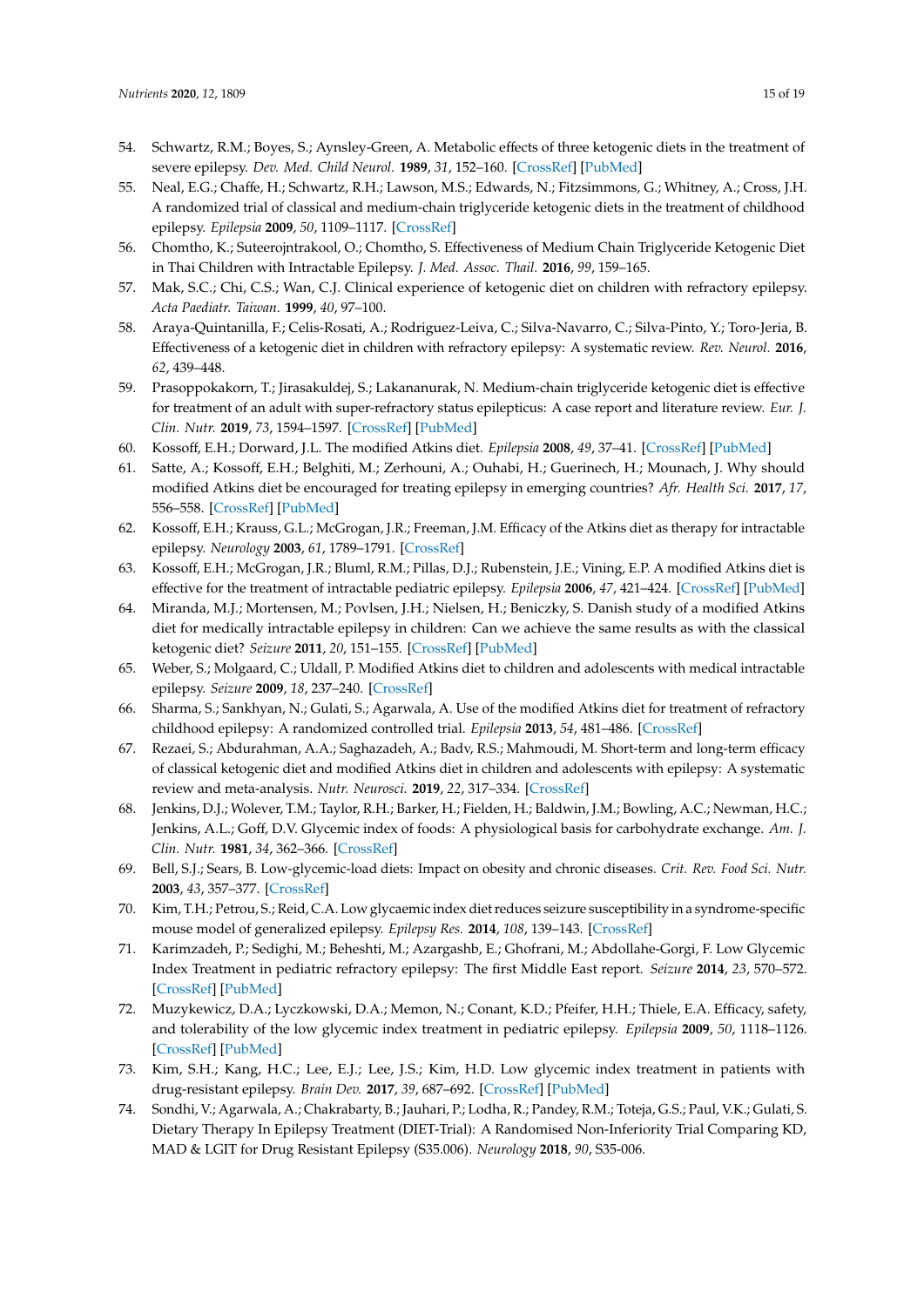- <span id="page-15-0"></span>75. Wibisono, C.; Rowe, N.; Beavis, E.; Kepreotes, H.; Mackie, F.E.; Lawson, J.A.; Cardamone, M. Ten-year single-center experience of the ketogenic diet: Factors influencing efficacy, tolerability, and compliance. *J. Pediatrics* **2015**, *166*, 1030–1036. [\[CrossRef\]](http://dx.doi.org/10.1016/j.jpeds.2014.12.018) [\[PubMed\]](http://www.ncbi.nlm.nih.gov/pubmed/25649120)
- <span id="page-15-1"></span>76. Cai, Q.Y.; Zhou, Z.J.; Luo, R.; Gan, J.; Li, S.P.; Mu, D.Z.; Wan, C.M. Safety and tolerability of the ketogenic diet used for the treatment of refractory childhood epilepsy: A systematic review of published prospective studies. *World J. Pediatrics* **2017**, *13*, 528–536. [\[CrossRef\]](http://dx.doi.org/10.1007/s12519-017-0053-2)
- <span id="page-15-2"></span>77. Cervenka, M.C.; Kossoff, E.H. Dietary treatment of intractable epilepsy. *Continuum* **2013**, *19*, 756–766. [\[CrossRef\]](http://dx.doi.org/10.1212/01.CON.0000431396.23852.56)
- <span id="page-15-3"></span>78. Lin, A.; Turner, Z.; Doerrer, S.C.; Stanfield, A.; Kossoff, E.H. Complications During Ketogenic Diet Initiation: Prevalence, Treatment, and Influence on Seizure Outcomes. *Pediatric Neurol.* **2017**, *68*, 35–39. [\[CrossRef\]](http://dx.doi.org/10.1016/j.pediatrneurol.2017.01.007)
- <span id="page-15-4"></span>79. Guzel, O.; Uysal, U.; Arslan, N. Efficacy and tolerability of olive oil-based ketogenic diet in children with drug-resistant epilepsy: A single center experience from Turkey. *Eur. J. Paediatr. Neurol.* **2018**, *23*, 143–151. [\[CrossRef\]](http://dx.doi.org/10.1016/j.ejpn.2018.11.007)
- <span id="page-15-5"></span>80. Ho, K.S.; Tan, C.Y.; Mohd Daud, M.A.; Seow-Choen, F. Stopping or reducing dietary fiber intake reduces constipation and its associated symptoms. *World J. Gastroenterol.* **2012**, *18*, 4593–4596. [\[CrossRef\]](http://dx.doi.org/10.3748/wjg.v18.i33.4593)
- <span id="page-15-6"></span>81. Freeman, J.M.; Kossoff, E.H. Ketosis and the ketogenic diet, 2010: Advances in treating epilepsy and other disorders. *Adv. Pediatrics* **2010**, *57*, 315–329. [\[CrossRef\]](http://dx.doi.org/10.1016/j.yapd.2010.08.003)
- <span id="page-15-7"></span>82. Chen, H.; Chen, Y.H.; Liu, L.; Wang, Y. Effects of ketogenic diet on lipid metabolism in children with intractable epilepsy. *Zhongguo Dang Dai Er Ke Za Zhi* **2019**, *21*, 450–453. [\[PubMed\]](http://www.ncbi.nlm.nih.gov/pubmed/31104661)
- <span id="page-15-8"></span>83. Norwitz, N.G.; Loh, V. A Standard Lipid Panel Is Insufficient for the Care of a Patient on a High-Fat, Low-Carbohydrate Ketogenic Diet. *Front. Med.* **2020**, *7*, 97. [\[CrossRef\]](http://dx.doi.org/10.3389/fmed.2020.00097)
- <span id="page-15-9"></span>84. Krauss, R.M. Lipoprotein subfractions and cardiovascular disease risk. *Curr. Opin. Lipidol.* **2010**, *21*, 305–311. [\[CrossRef\]](http://dx.doi.org/10.1097/MOL.0b013e32833b7756) [\[PubMed\]](http://www.ncbi.nlm.nih.gov/pubmed/20531184)
- <span id="page-15-10"></span>85. Boullier, A.; Bird, D.A.; Chang, M.K.; Dennis, E.A.; Friedman, P.; Gillotre-Taylor, K.; Horkko, S.; Palinski, W.; Quehenberger, O.; Shaw, P.; et al. Scavenger receptors, oxidized LDL, and atherosclerosis. *Ann. N. Y. Acad. Sci.* **2001**, *947*, 214–222. [\[CrossRef\]](http://dx.doi.org/10.1111/j.1749-6632.2001.tb03943.x)
- <span id="page-15-11"></span>86. Dhaliwal, B.S.; Steinbrecher, U.P. Scavenger receptors and oxidized low density lipoproteins. *Clin. Chim. Acta* **1999**, *286*, 191–205. [\[CrossRef\]](http://dx.doi.org/10.1016/S0009-8981(99)00101-1)
- <span id="page-15-12"></span>87. Ozdemir, R.; Kucuk, M.; Guzel, O.; Karadeniz, C.; Yilmaz, U.; Mese, T. Does ketogenic diet have any negative effect on cardiac systolic and diastolic functions in children with intractable epilepsy?: One-year follow-up results. *Brain Dev.* **2016**, *38*, 842–847. [\[CrossRef\]](http://dx.doi.org/10.1016/j.braindev.2016.03.009) [\[PubMed\]](http://www.ncbi.nlm.nih.gov/pubmed/27066714)
- <span id="page-15-13"></span>88. Best, T.H.; Franz, D.N.; Gilbert, D.L.; Nelson, D.P.; Epstein, M.R. Cardiac complications in pediatric patients on the ketogenic diet. *Neurology* **2000**, *54*, 2328–2330. [\[CrossRef\]](http://dx.doi.org/10.1212/WNL.54.12.2328)
- <span id="page-15-14"></span>89. Hoshino, K.; Ogawa, K.; Hishitani, T.; Isobe, T.; Etoh, Y. Successful uses of magnesium sulfate for torsades de pointes in children with long QT syndrome. *Pediatrics Int.* **2006**, *48*, 112–117. [\[CrossRef\]](http://dx.doi.org/10.1111/j.1442-200X.2006.02177.x)
- <span id="page-15-15"></span>90. Bank, I.M.; Shemie, S.D.; Rosenblatt, B.; Bernard, C.; Mackie, A.S. Sudden cardiac death in association with the ketogenic diet. *Pediatric Neurol.* **2008**, *39*, 429–431. [\[CrossRef\]](http://dx.doi.org/10.1016/j.pediatrneurol.2008.08.013)
- <span id="page-15-16"></span>91. Sharma, S.; Gulati, S. The ketogenic diet and the QT interval. *J. Clin. Neurosci.* **2012**, *19*, 181–182. [\[CrossRef\]](http://dx.doi.org/10.1016/j.jocn.2011.05.012) [\[PubMed\]](http://www.ncbi.nlm.nih.gov/pubmed/22133817)
- <span id="page-15-17"></span>92. Ozdemir, R.; Guzel, O.; Kucuk, M.; Karadeniz, C.; Yilmaz, U.; Calik, T.; Mese, T. The Impact of 3:1 Ketogenic Diet on Cardiac Repolarization Changes in Children with Refractory Seizures: A Prospective Follow-Up Study. *Neuropediatrics* **2016**, *47*, 157–161. [\[CrossRef\]](http://dx.doi.org/10.1055/s-0036-1582139) [\[PubMed\]](http://www.ncbi.nlm.nih.gov/pubmed/27043293)
- <span id="page-15-18"></span>93. Sampath, A.; Kossoff, E.H.; Furth, S.L.; Pyzik, P.L.; Vining, E.P. Kidney stones and the ketogenic diet: Risk factors and prevention. *J. Child Neurol.* **2007**, *22*, 375–378. [\[CrossRef\]](http://dx.doi.org/10.1177/0883073807301926) [\[PubMed\]](http://www.ncbi.nlm.nih.gov/pubmed/17621514)
- <span id="page-15-19"></span>94. Kang, H.C.; Chung, D.E.; Kim, D.W.; Kim, H.D. Early- and late-onset complications of the ketogenic diet for intractable epilepsy. *Epilepsia* **2004**, *45*, 1116–1123. [\[CrossRef\]](http://dx.doi.org/10.1111/j.0013-9580.2004.10004.x) [\[PubMed\]](http://www.ncbi.nlm.nih.gov/pubmed/15329077)
- <span id="page-15-20"></span>95. Freeman, J.M.; Vining, E.P.; Pillas, D.J.; Pyzik, P.L.; Casey, J.C.; Kelly, L.M. The efficacy of the ketogenic diet-1998: A prospective evaluation of intervention in 150 children. *Pediatrics* **1998**, *102*, 1358–1363. [\[CrossRef\]](http://dx.doi.org/10.1542/peds.102.6.1358)
- <span id="page-15-21"></span>96. Furth, S.L.; Casey, J.C.; Pyzik, P.L.; Neu, A.M.; Docimo, S.G.; Vining, E.P.; Freeman, J.M.; Fivush, B.A. Risk factors for urolithiasis in children on the ketogenic diet. *Pediatric Nephrol.* **2000**, *15*, 125–128. [\[CrossRef\]](http://dx.doi.org/10.1007/s004670000443)
- <span id="page-15-22"></span>97. Vining, E.P.; Pyzik, P.; McGrogan, J.; Hladky, H.; Anand, A.; Kriegler, S.; Freeman, J.M. Growth of children on the ketogenic diet. *Dev. Med. Child Neurol.* **2002**, *44*, 796–802. [\[CrossRef\]](http://dx.doi.org/10.1111/j.1469-8749.2002.tb00769.x)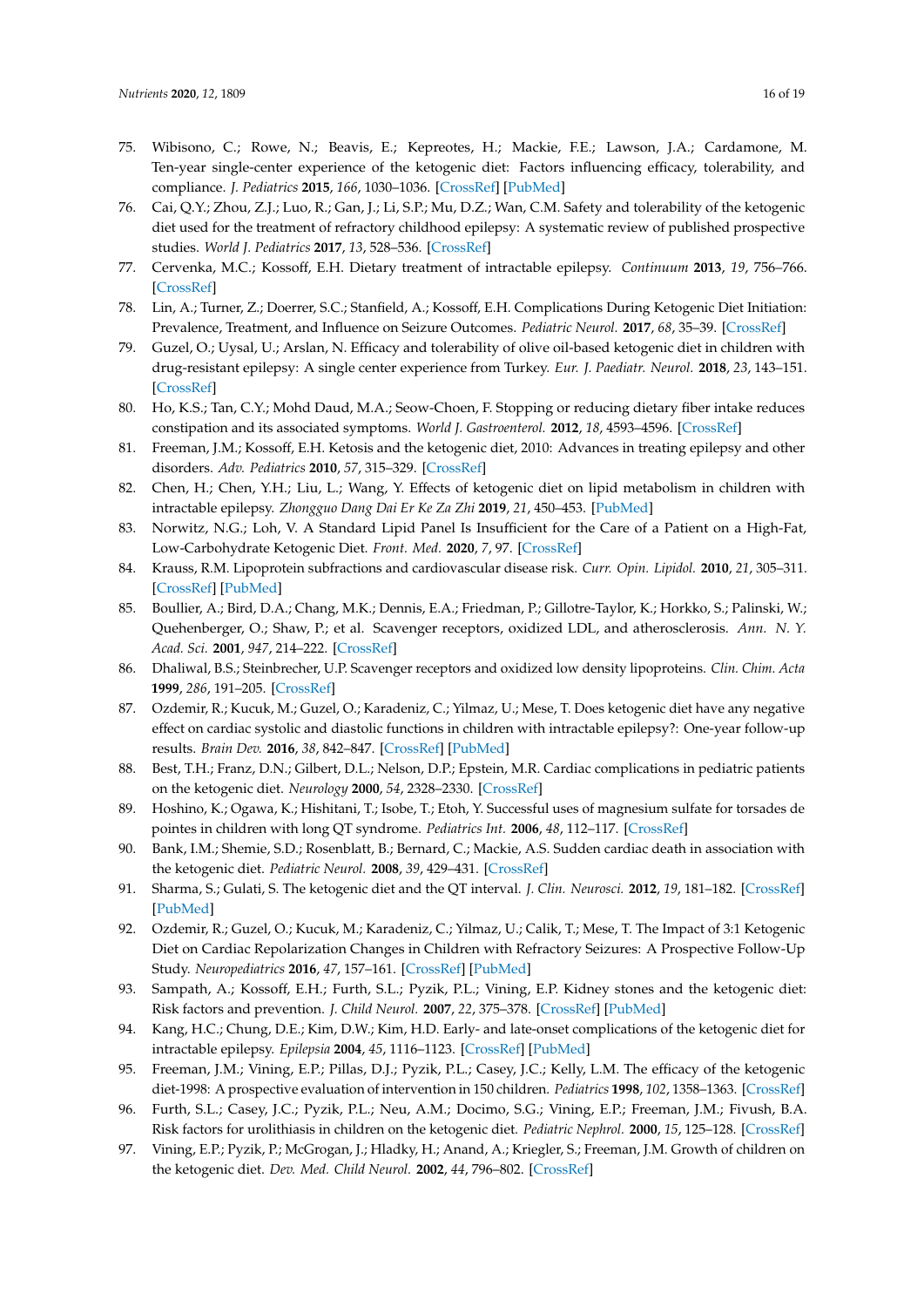- <span id="page-16-0"></span>98. Peterson, S.J.; Tangney, C.C.; Pimentel-Zablah, E.M.; Hjelmgren, B.; Booth, G.; Berry-Kravis, E. Changes in growth and seizure reduction in children on the ketogenic diet as a treatment for intractable epilepsy. *J. Am. Diet. Assoc.* **2005**, *105*, 718–725. [\[CrossRef\]](http://dx.doi.org/10.1016/j.jada.2005.02.009)
- <span id="page-16-1"></span>99. McNally, M.A.; Pyzik, P.L.; Rubenstein, J.E.; Hamdy, R.F.; Kossoff, E.H. Empiric use of potassium citrate reduces kidney-stone incidence with the ketogenic diet. *Pediatrics* **2009**, *124*, e300–e304. [\[CrossRef\]](http://dx.doi.org/10.1542/peds.2009-0217)
- <span id="page-16-2"></span>100. Hahn, T.J.; Halstead, L.R.; DeVivo, D.C. Disordered mineral metabolism produced by ketogenic diet therapy. *Calcif. Tissue Int.* **1979**, *28*, 17–22. [\[CrossRef\]](http://dx.doi.org/10.1007/BF02441213)
- <span id="page-16-3"></span>101. Bertoli, S.; Striuli, L.; Testolin, G.; Cardinali, S.; Veggiotti, P.; Salvatori, G.C.; Tagliabue, A. Nutritional status and bone mineral mass in children treated with ketogenic diet. *Recent. Prog. Med.* **2002**, *93*, 671–675.
- <span id="page-16-4"></span>102. Bergqvist, A.G.; Schall, J.I.; Stallings, V.A.; Zemel, B.S. Progressive bone mineral content loss in children with intractable epilepsy treated with the ketogenic diet. *Am. J. Clin. Nutr.* **2008**, *88*, 1678–1684. [\[CrossRef\]](http://dx.doi.org/10.3945/ajcn.2008.26099) [\[PubMed\]](http://www.ncbi.nlm.nih.gov/pubmed/19064531)
- <span id="page-16-5"></span>103. Kossoff, E.H.; Zupec-Kania, B.A.; Amark, P.E.; Ballaban-Gil, K.R.; Christina Bergqvist, A.G.; Blackford, R.; Buchhalter, J.R.; Caraballo, R.H.; Helen Cross, J.; Dahlin, M.G.; et al. Optimal clinical management of children receiving the ketogenic diet: Recommendations of the International Ketogenic Diet Study Group. *Epilepsia* **2009**, *50*, 304–317. [\[CrossRef\]](http://dx.doi.org/10.1111/j.1528-1167.2008.01765.x) [\[PubMed\]](http://www.ncbi.nlm.nih.gov/pubmed/18823325)
- <span id="page-16-6"></span>104. Simm, P.J.; Bicknell-Royle, J.; Lawrie, J.; Nation, J.; Draffin, K.; Stewart, K.G.; Cameron, F.J.; Scheffer, I.E.; Mackay, M.T. The effect of the ketogenic diet on the developing skeleton. *Epilepsy Res.* **2017**, *136*, 62–66. [\[CrossRef\]](http://dx.doi.org/10.1016/j.eplepsyres.2017.07.014)
- <span id="page-16-7"></span>105. Svedlund, A.; Hallbook, T.; Magnusson, P.; Dahlgren, J.; Swolin-Eide, D. Prospective study of growth and bone mass in Swedish children treated with the modified Atkins diet. *Eur. J. Paediatr. Neurol.* **2019**, *23*, 629–638. [\[CrossRef\]](http://dx.doi.org/10.1016/j.ejpn.2019.04.001)
- <span id="page-16-8"></span>106. Williams, S.; Basualdo-Hammond, C.; Curtis, R.; Schuller, R. Growth retardation in children with epilepsy on the ketogenic diet: A retrospective chart review. *J. Am. Diet. Assoc.* **2002**, *102*, 405–407. [\[CrossRef\]](http://dx.doi.org/10.1016/S0002-8223(02)90093-3)
- <span id="page-16-9"></span>107. Ferraris, C.; Guglielmetti, M.; Pasca, L.; De Giorgis, V.; Ferraro, O.E.; Brambilla, I.; Leone, A.; De Amicis, R.; Bertoli, S.; Veggiotti, P.; et al. Impact of the Ketogenic Diet on Linear Growth in Children: A Single-Center Retrospective Analysis of 34 Cases. *Nutrients* **2019**, *11*, 1442. [\[CrossRef\]](http://dx.doi.org/10.3390/nu11071442)
- <span id="page-16-10"></span>108. Spulber, G.; Spulber, S.; Hagenas, L.; Amark, P.; Dahlin, M. Growth dependence on insulin-like growth factor-1 during the ketogenic diet. *Epilepsia* **2009**, *50*, 297–303. [\[CrossRef\]](http://dx.doi.org/10.1111/j.1528-1167.2008.01769.x)
- <span id="page-16-11"></span>109. Armeno, M.; Verini, A.; Del Pino, M.; Araujo, M.B.; Mestre, G.; Reyes, G.; Caraballo, R.H. A Prospective Study on Changes in Nutritional Status and Growth Following Two Years of Ketogenic Diet (KD) Therapy in Children with Refractory Epilepsy. *Nutrients* **2019**, *11*, 1596. [\[CrossRef\]](http://dx.doi.org/10.3390/nu11071596)
- <span id="page-16-12"></span>110. Thavendiranathan, P.; Chow, C.; Cunnane, S.; McIntyre Burnham, W. The effect of the 'classic' ketogenic diet on animal seizure models. *Brain Res.* **2003**, *959*, 206–213. [\[CrossRef\]](http://dx.doi.org/10.1016/S0006-8993(02)03744-7)
- <span id="page-16-13"></span>111. Rakhade, S.N.; Jensen, F.E. Epileptogenesis in the immature brain: Emerging mechanisms. *Nat. Rev. Neurol.* **2009**, *5*, 380–391. [\[CrossRef\]](http://dx.doi.org/10.1038/nrneurol.2009.80) [\[PubMed\]](http://www.ncbi.nlm.nih.gov/pubmed/19578345)
- <span id="page-16-14"></span>112. Clanton, R.M.; Wu, G.; Akabani, G.; Aramayo, R. Control of seizures by ketogenic diet-induced modulation of metabolic pathways. *Amino Acids* **2017**, *49*, 1–20. [\[CrossRef\]](http://dx.doi.org/10.1007/s00726-016-2336-7) [\[PubMed\]](http://www.ncbi.nlm.nih.gov/pubmed/27683025)
- <span id="page-16-15"></span>113. McNally, M.A.; Hartman, A.L. Ketone bodies in epilepsy. *J. Neurochem.* **2012**, *121*, 28–35. [\[CrossRef\]](http://dx.doi.org/10.1111/j.1471-4159.2012.07670.x) [\[PubMed\]](http://www.ncbi.nlm.nih.gov/pubmed/22268909)
- <span id="page-16-16"></span>114. Dahlin, M.; Elfving, A.; Ungerstedt, U.; Amark, P. The ketogenic diet influences the levels of excitatory and inhibitory amino acids in the CSF in children with refractory epilepsy. *Epilepsy Res.* **2005**, *64*, 115–125. [\[CrossRef\]](http://dx.doi.org/10.1016/j.eplepsyres.2005.03.008) [\[PubMed\]](http://www.ncbi.nlm.nih.gov/pubmed/15961283)
- <span id="page-16-17"></span>115. Wlodarczyk, A.; Cubala, W.J. Mechanisms of action of the ketogenic diet in depression. *Neurosci. Biobehav. Rev.* **2019**, *107*, 422–423. [\[CrossRef\]](http://dx.doi.org/10.1016/j.neubiorev.2019.09.038)
- <span id="page-16-18"></span>116. Baranano, K.W.; Hartman, A.L. The ketogenic diet: Uses in epilepsy and other neurologic illnesses. *Curr. Treat. Options Neurol.* **2008**, *10*, 410–419. [\[CrossRef\]](http://dx.doi.org/10.1007/s11940-008-0043-8)
- <span id="page-16-19"></span>117. Weinshenker, D. The contribution of norepinephrine and orexigenic neuropeptides to the anticonvulsant effect of the ketogenic diet. *Epilepsia* **2008**, *49*, 104–107. [\[CrossRef\]](http://dx.doi.org/10.1111/j.1528-1167.2008.01850.x)
- 118. Li, J.; O'Leary, E.I.; Tanner, G.R. The ketogenic diet metabolite beta-hydroxybutyrate (beta-HB) reduces incidence of seizure-like activity (SLA) in a Katp- and GABAb-dependent manner in a whole-animal Drosophila melanogaster model. *Epilepsy Res.* **2017**, *133*, 6–9. [\[CrossRef\]](http://dx.doi.org/10.1016/j.eplepsyres.2017.04.003) [\[PubMed\]](http://www.ncbi.nlm.nih.gov/pubmed/28395176)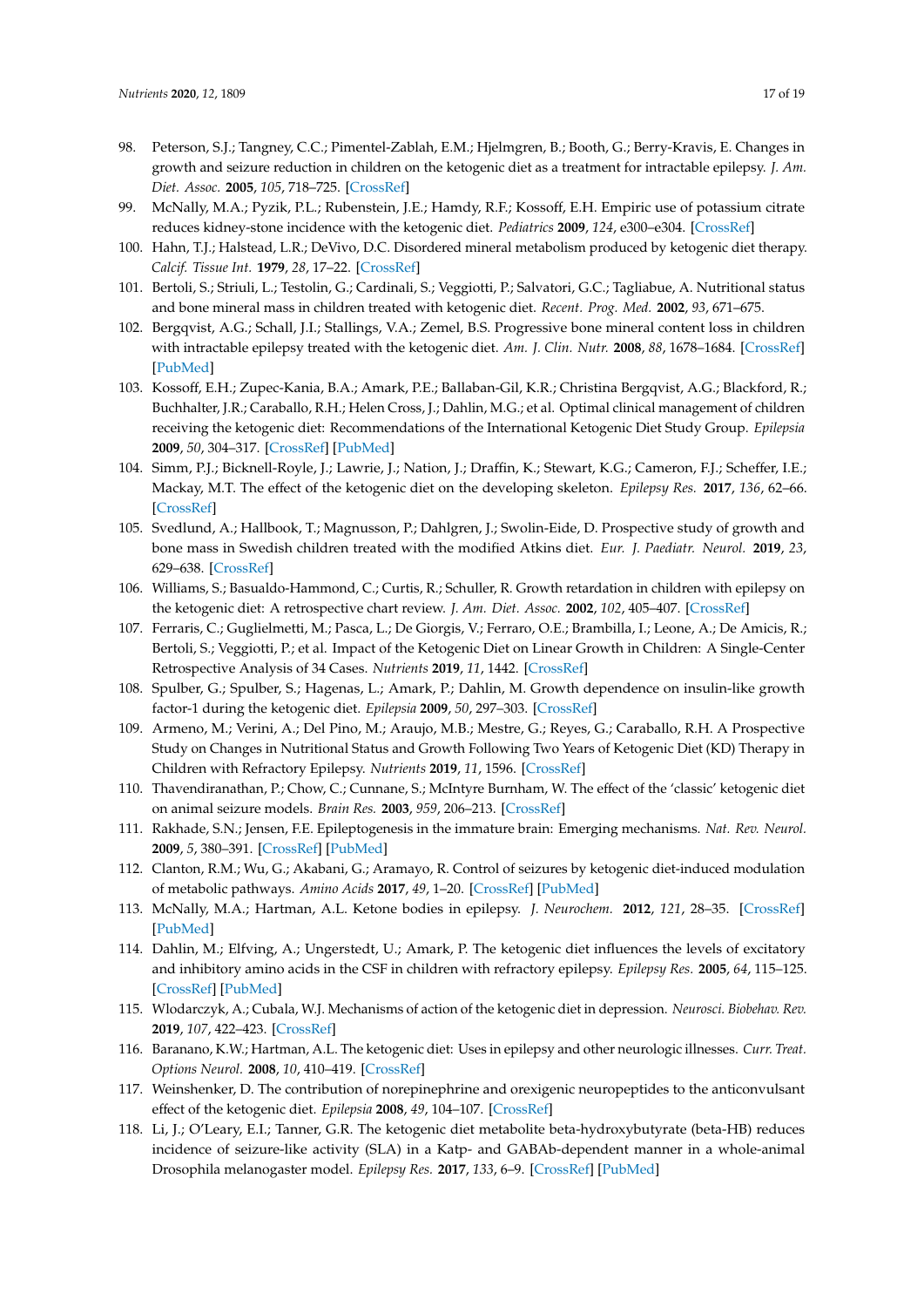- <span id="page-17-0"></span>119. Piechotta, P.L.; Rapedius, M.; Stansfeld, P.J.; Bollepalli, M.K.; Ehrlich, G.; Andres-Enguix, I.; Fritzenschaft, H.; Decher, N.; Sansom, M.S.; Tucker, S.J.; et al. The pore structure and gating mechanism of K2P channels. *EMBO J.* **2011**, *30*, 3607–3619. [\[CrossRef\]](http://dx.doi.org/10.1038/emboj.2011.268) [\[PubMed\]](http://www.ncbi.nlm.nih.gov/pubmed/21822218)
- <span id="page-17-1"></span>120. Sullivan, P.G.; Rippy, N.A.; Dorenbos, K.; Concepcion, R.C.; Agarwal, A.K.; Rho, J.M. The ketogenic diet increases mitochondrial uncoupling protein levels and activity. *Ann. Neurol.* **2004**, *55*, 576–580. [\[CrossRef\]](http://dx.doi.org/10.1002/ana.20062) [\[PubMed\]](http://www.ncbi.nlm.nih.gov/pubmed/15048898)
- <span id="page-17-2"></span>121. Bough, K.J.; Wetherington, J.; Hassel, B.; Pare, J.F.; Gawryluk, J.W.; Greene, J.G.; Shaw, R.; Smith, Y.; Geiger, J.D.; Dingledine, R.J. Mitochondrial biogenesis in the anticonvulsant mechanism of the ketogenic diet. *Ann. Neurol.* **2006**, *60*, 223–235. [\[CrossRef\]](http://dx.doi.org/10.1002/ana.20899) [\[PubMed\]](http://www.ncbi.nlm.nih.gov/pubmed/16807920)
- <span id="page-17-3"></span>122. Maalouf, M.; Rho, J.M.; Mattson, M.P. The neuroprotective properties of calorie restriction, the ketogenic diet, and ketone bodies. *Brain Res. Rev.* **2009**, *59*, 293–315. [\[CrossRef\]](http://dx.doi.org/10.1016/j.brainresrev.2008.09.002)
- <span id="page-17-4"></span>123. Rowley, S.; Patel, M. Mitochondrial involvement and oxidative stress in temporal lobe epilepsy. *Free Radic. Biol. Med.* **2013**, *62*, 121–131. [\[CrossRef\]](http://dx.doi.org/10.1016/j.freeradbiomed.2013.02.002) [\[PubMed\]](http://www.ncbi.nlm.nih.gov/pubmed/23411150)
- <span id="page-17-5"></span>124. Kashiwaya, Y.; Takeshima, T.; Mori, N.; Nakashima, K.; Clarke, K.; Veech, R.L. D-beta-hydroxybutyrate protects neurons in models of Alzheimer's and Parkinson's disease. *Proc. Natl. Acad. Sci. USA* **2000**, *97*, 5440–5444. [\[CrossRef\]](http://dx.doi.org/10.1073/pnas.97.10.5440)
- <span id="page-17-6"></span>125. Musto, A.E.; Gjorstrup, P.; Bazan, N.G. The omega-3 fatty acid-derived neuroprotectin D1 limits hippocampal hyperexcitability and seizure susceptibility in kindling epileptogenesis. *Epilepsia* **2011**, *52*, 1601–1608. [\[CrossRef\]](http://dx.doi.org/10.1111/j.1528-1167.2011.03081.x)
- 126. Musto, A.E.; Rosencrans, R.F.; Walker, C.P.; Bhattacharjee, S.; Raulji, C.M.; Belayev, L.; Fang, Z.; Gordon, W.C.; Bazan, N.G. Dysfunctional epileptic neuronal circuits and dysmorphic dendritic spines are mitigated by platelet-activating factor receptor antagonism. *Sci. Rep.* **2016**, *6*, 30298. [\[CrossRef\]](http://dx.doi.org/10.1038/srep30298) [\[PubMed\]](http://www.ncbi.nlm.nih.gov/pubmed/27444269)
- <span id="page-17-7"></span>127. Jung, K.H.; Chu, K.; Lee, S.T.; Kim, J.H.; Kang, K.M.; Song, E.C.; Kim, S.J.; Park, H.K.; Kim, M.; Lee, S.K.; et al. Region-specific plasticity in the epileptic rat brain: A hippocampal and extrahippocampal analysis. *Epilepsia* **2009**, *50*, 537–549. [\[CrossRef\]](http://dx.doi.org/10.1111/j.1528-1167.2008.01718.x) [\[PubMed\]](http://www.ncbi.nlm.nih.gov/pubmed/19054393)
- <span id="page-17-8"></span>128. Choi, J.; Koh, S. Role of brain inflammation in epileptogenesis. *Yonsei Med. J.* **2008**, *49*, 1–18. [\[CrossRef\]](http://dx.doi.org/10.3349/ymj.2008.49.1.1) [\[PubMed\]](http://www.ncbi.nlm.nih.gov/pubmed/18306464)
- <span id="page-17-9"></span>129. Youm, Y.H.; Nguyen, K.Y.; Grant, R.W.; Goldberg, E.L.; Bodogai, M.; Kim, D.; D'Agostino, D.; Planavsky, N.; Lupfer, C.; Kanneganti, T.D.; et al. The ketone metabolite beta-hydroxybutyrate blocks NLRP3 inflammasome-mediated inflammatory disease. *Nat. Med.* **2015**, *21*, 263–269. [\[CrossRef\]](http://dx.doi.org/10.1038/nm.3804)
- <span id="page-17-10"></span>130. Davis, B.K.; Wen, H.; Ting, J.P. The inflammasome NLRs in immunity, inflammation, and associated diseases. *Annu. Rev. Immunol.* **2011**, *29*, 707–735. [\[CrossRef\]](http://dx.doi.org/10.1146/annurev-immunol-031210-101405)
- <span id="page-17-11"></span>131. Rahman, M.; Muhammad, S.; Khan, M.A.; Chen, H.; Ridder, D.A.; Muller-Fielitz, H.; Pokorna, B.; Vollbrandt, T.; Stolting, I.; Nadrowitz, R.; et al. The beta-hydroxybutyrate receptor HCA2 activates a neuroprotective subset of macrophages. *Nat. Commun.* **2014**, *5*, 3944. [\[CrossRef\]](http://dx.doi.org/10.1038/ncomms4944) [\[PubMed\]](http://www.ncbi.nlm.nih.gov/pubmed/24845831)
- <span id="page-17-12"></span>132. Jameson, K.G.; Olson, C.A.; Kazmi, S.A.; Hsiao, E.Y. Toward Understanding Microbiome-Neuronal Signaling. *Mol. Cell.* **2020**, *78*, 577–583. [\[CrossRef\]](http://dx.doi.org/10.1016/j.molcel.2020.03.006)
- <span id="page-17-13"></span>133. Leulier, F.; MacNeil, L.T.; Lee, W.J.; Rawls, J.F.; Cani, P.D.; Schwarzer, M.; Zhao, L.; Simpson, S.J. Integrative Physiology: At the Crossroads of Nutrition, Microbiota, Animal Physiology, and Human Health. *Cell Metab.* **2017**, *25*, 522–534. [\[CrossRef\]](http://dx.doi.org/10.1016/j.cmet.2017.02.001) [\[PubMed\]](http://www.ncbi.nlm.nih.gov/pubmed/28273475)
- <span id="page-17-14"></span>134. Carabotti, M.; Scirocco, A.; Maselli, M.A.; Severi, C. The gut-brain axis: Interactions between enteric microbiota, central and enteric nervous systems. *Ann. Gastroenterol.* **2015**, *28*, 203–209.
- <span id="page-17-15"></span>135. Olson, C.A.; Vuong, H.E.; Yano, J.M.; Liang, Q.Y.; Nusbaum, D.J.; Hsiao, E.Y. The Gut Microbiota Mediates the Anti-Seizure Effects of the Ketogenic Diet. *Cell* **2018**, *174*, 497. [\[CrossRef\]](http://dx.doi.org/10.1016/j.cell.2018.06.051) [\[PubMed\]](http://www.ncbi.nlm.nih.gov/pubmed/30007420)
- <span id="page-17-16"></span>136. Ang, Q.Y.; Alexander, M.; Newman, J.C.; Tian, Y.; Cai, J.; Upadhyay, V.; Turnbaugh, J.A.; Verdin, E.; Hall, K.D.; Leibel, R.L.; et al. Ketogenic Diets Alter the Gut Microbiome Resulting in Decreased Intestinal Th17 Cells. *Cell* **2020**, *181*, 1263–1275.e16.
- <span id="page-17-17"></span>137. Tan, T.G.; Sefik, E.; Geva-Zatorsky, N.; Kua, L.; Naskar, D.; Teng, F.; Pasman, L.; Ortiz-Lopez, A.; Jupp, R.; Wu, H.J.; et al. Identifying species of symbiont bacteria from the human gut that, alone, can induce intestinal Th17 cells in mice. *Proc. Natl. Acad. Sci. USA* **2016**, *113*, E8141–E8150. [\[CrossRef\]](http://dx.doi.org/10.1073/pnas.1617460113)